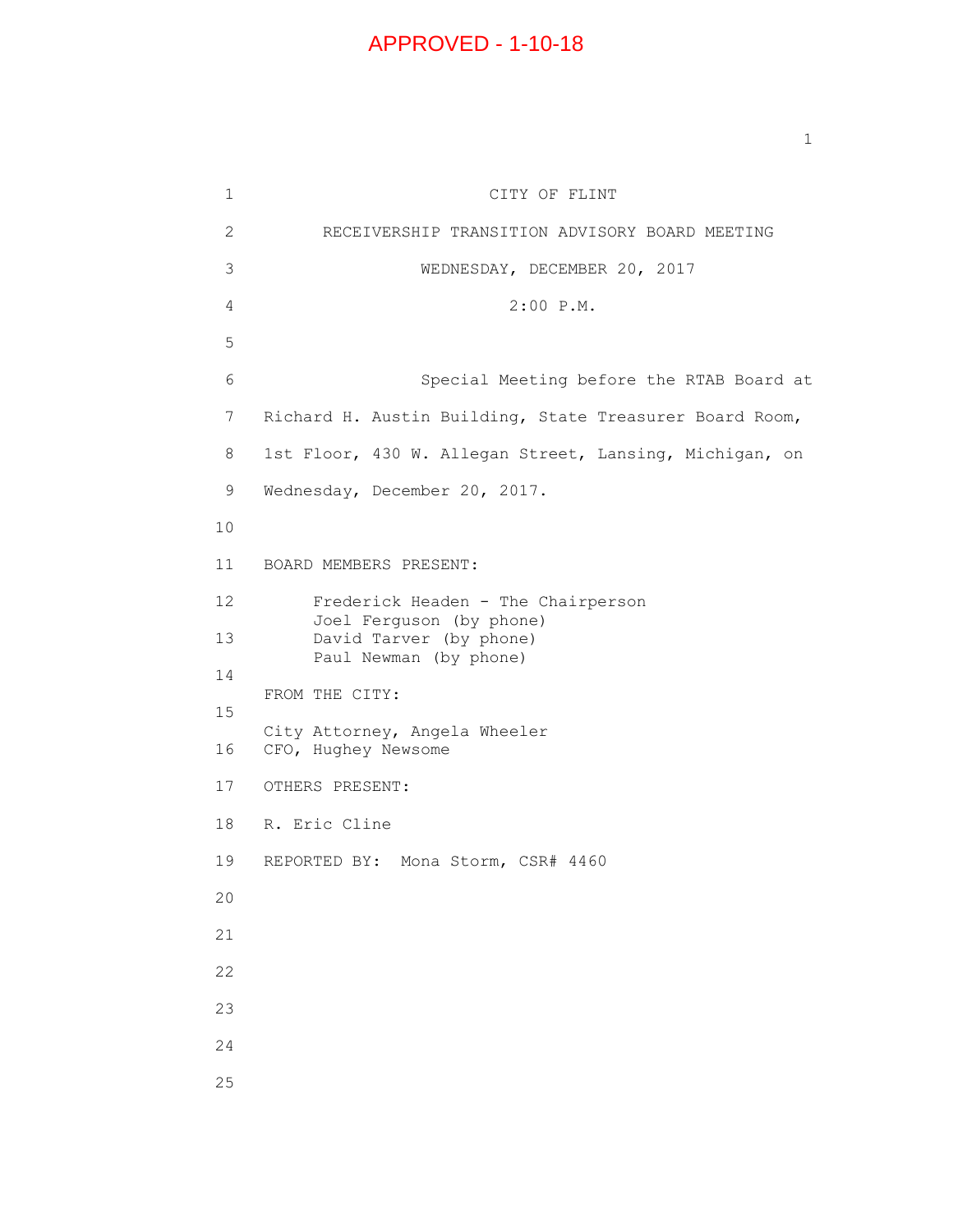| 1  | MOTION INDEX                                                                                                                                    |                                  |
|----|-------------------------------------------------------------------------------------------------------------------------------------------------|----------------------------------|
| 2  | MOTION                                                                                                                                          | PAGE                             |
| 3  | Roll Call                                                                                                                                       | $\mathfrak{Z}$                   |
| 4  | Approval of 11-17-17 minutes<br>Approval of 11-29-17 minutes                                                                                    | $\mathfrak{Z}$<br>$\overline{4}$ |
| 5  | UNFINISHED BUSINESS                                                                                                                             |                                  |
| 6  | None                                                                                                                                            | 4                                |
| 7  | NEW BUSINESS:                                                                                                                                   |                                  |
| 8  | Approval of Resolutions & Ordinances for City Council<br>Meetings                                                                               |                                  |
| 9  | 11-17-17, Special, no action<br>11-20-17, Special, no action<br>11-21-17, Regular, no action<br>11-27-17, Regular, Resolution 265, 266, 268-272 | 6<br>6                           |
| 10 |                                                                                                                                                 | 6<br>20                          |
| 11 | Resolutions 598, approved                                                                                                                       | 22                               |
| 12 | CITY ADMINISTRATOR ITEMS<br>Budget to Actual - October 2017                                                                                     | 23                               |
| 13 | 2018 RTAB Meeting Schedule, adopted                                                                                                             | 25                               |
| 14 | NON ACTION ITEMS                                                                                                                                |                                  |
| 15 | Monthly Financial Report - October 2017                                                                                                         | 23<br>25                         |
| 16 | Adjournment                                                                                                                                     |                                  |
| 17 |                                                                                                                                                 |                                  |
| 18 |                                                                                                                                                 |                                  |
| 19 |                                                                                                                                                 |                                  |
| 20 |                                                                                                                                                 |                                  |
| 21 |                                                                                                                                                 |                                  |
| 22 |                                                                                                                                                 |                                  |
| 23 |                                                                                                                                                 |                                  |
| 24 |                                                                                                                                                 |                                  |
| 25 |                                                                                                                                                 |                                  |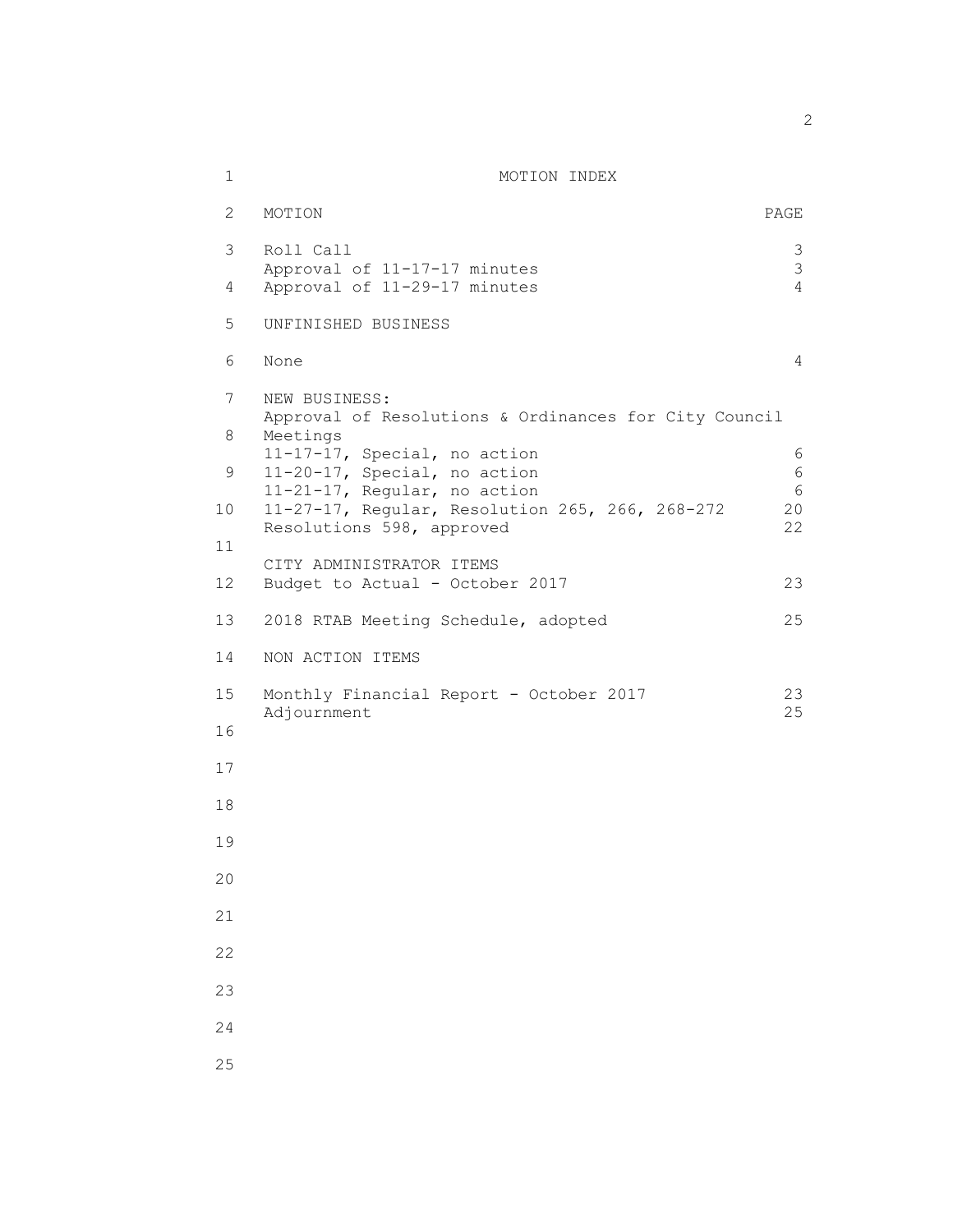1 Lansing, Michigan

2 Wednesday, December 20, 2017

3 2:07 p.m.

4 THE CHAIRPERSON: Let's call the meeting to 5 order.

6 First item is roll call. Let the record 7 reflect that we do have all four members present; 8 myself here; Mr. Ferguson, Mr. Newman and Mr. Tarver 9 participating by conference call.

10 We will, for the moment, go past approval 11 of the agenda item and move on to Item C, which is 12 the approval of RTAB meeting minutes.

13 First is from November 17th of 2017. Is 14 there a motion that those RTAB meeting and minutes 15 be approved?

16 MR. TARVER: So move.

17 THE CHAIRPERSON: Is there support?

18 MR. NEWMAN: Support, support.

19 THE CHAIRPERSON: Any discussion?

20 If not, those in favor, please say "aye".

21 BOARD MEMBERS: Aye.

22 THE CHAIRPERSON: Opposed?

23 Motion is adopted.

24 Next would be the RTAB meeting minutes of 25 November 29th. They are Attachment T. Is there a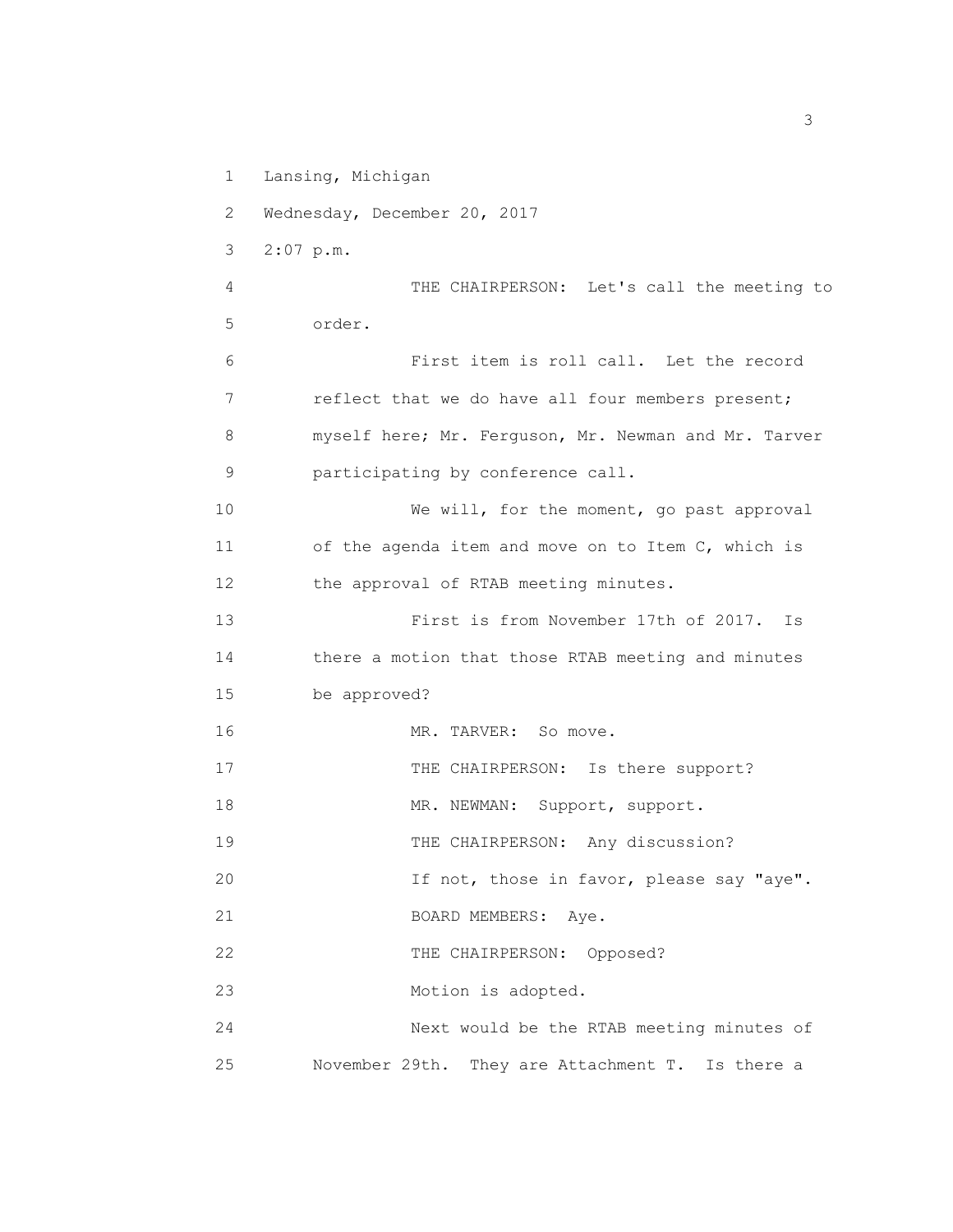1 motion that those minutes be approved? 2 3 4 5 6 7 "aye". 8 9 10 11 MR. NEWMAN: Move approval. THE CHAIRPERSON: Is there support? MR. FERGUSON: Support. THE CHAIRPERSON: Is there any discussion? Hearing none, those in favor please say BOARD MEMBERS: Aye. THE CHAIRPERSON: Opposed? Motion is adopted. We will move on to -- there's no 12 Unfinished Business. 13 We'll move on to New Business. We do have 14 here with us this afternoon CFO Newsome and City 15 Attorney Wheeler. 16 Do either one of you have anything to 17 report on behalf of the Mayor? 18 MR. NEWSOME: Yes. And I'm not sure if the 19 respective members of the Board received the letter. 20 THE CHAIRPERSON: They did not. 21 MR. NEWSOME: Okay. All right. So I did 22 want to make sure that the record reflected that 23 there have -- there was a letter distributed by -- 24 or signed by the Mayor, Mayor Weaver, that the -- I 25 think the Chair has received and I'm sure that will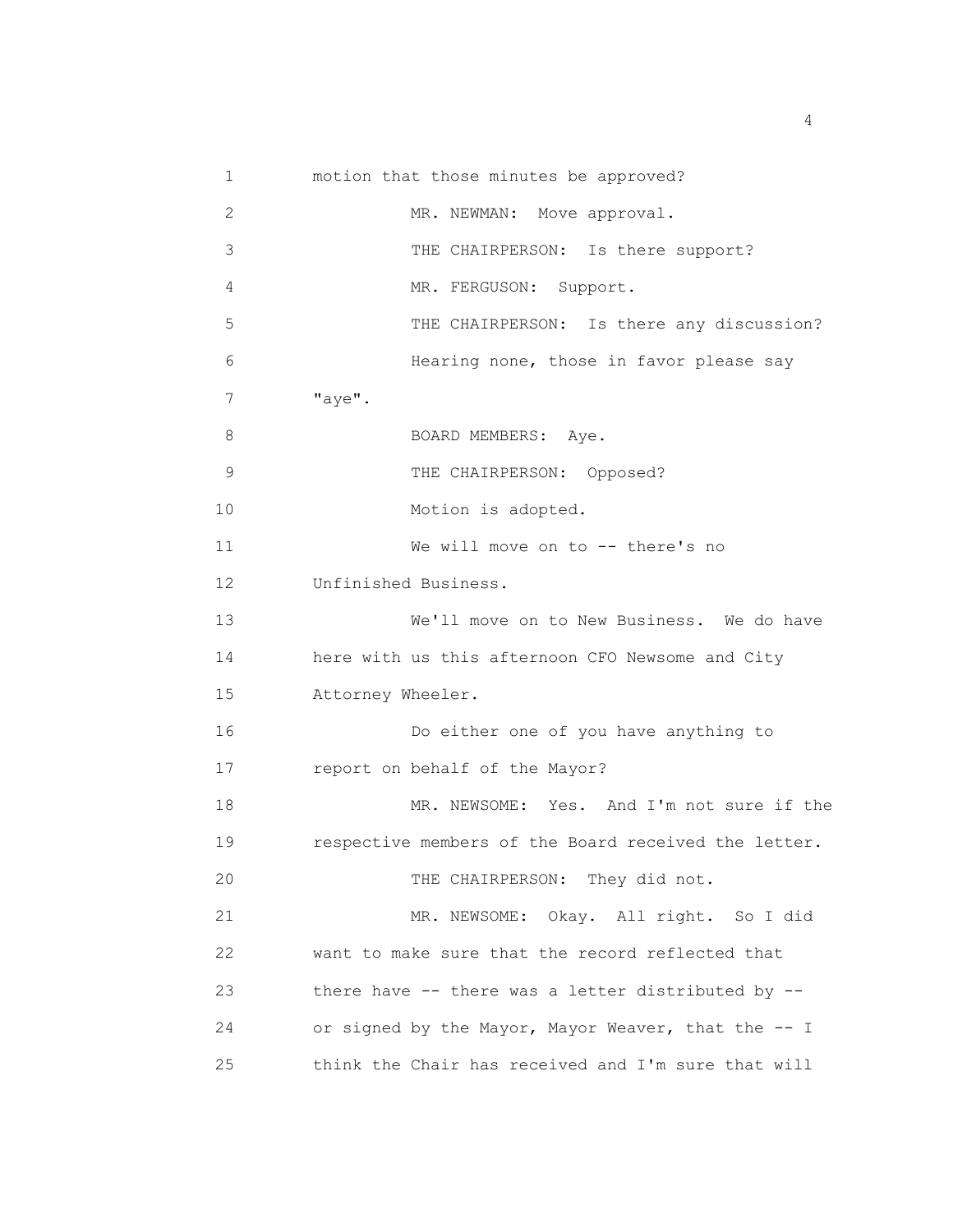1 be distributed to the Board in the appropriate 2 timing.

3 And what -- what that discussion -- that 4 discussion could be added to the agenda the next 5 time the Board meets, really, around, you know, the 6 City -- you know, the City's -- the City's request 7 to review the role of the RTAB, going into the 8 next -- into the next calendar year. 9 And so I did want to bring that to the 10 Board's attention. And, again, that, assuming that 11 that letter will be distributed and could be added 12 to the agenda for discussion in the next meeting. 13 THE CHAIRPERSON: Thank you. 14 The -- the letter that Mr. Newsome is 15 referring to, I've not read that. I got it about 16 five minutes ago. I think this probably came to my 17 old address, e-mail address, here at Treasury. So I 18 have not actually seen the letter yet. 19 After today's meeting, we'll distribute 20 the letter out to everyone so that you have an

21 opportunity to read it. And I'm sure it's something 22 that we will consider at our next regularly-scheduled 23 meeting on, I believe, January 10th.

24 MR. FERGUSON: Okay.

25 THE CHAIRPERSON: We have next the approval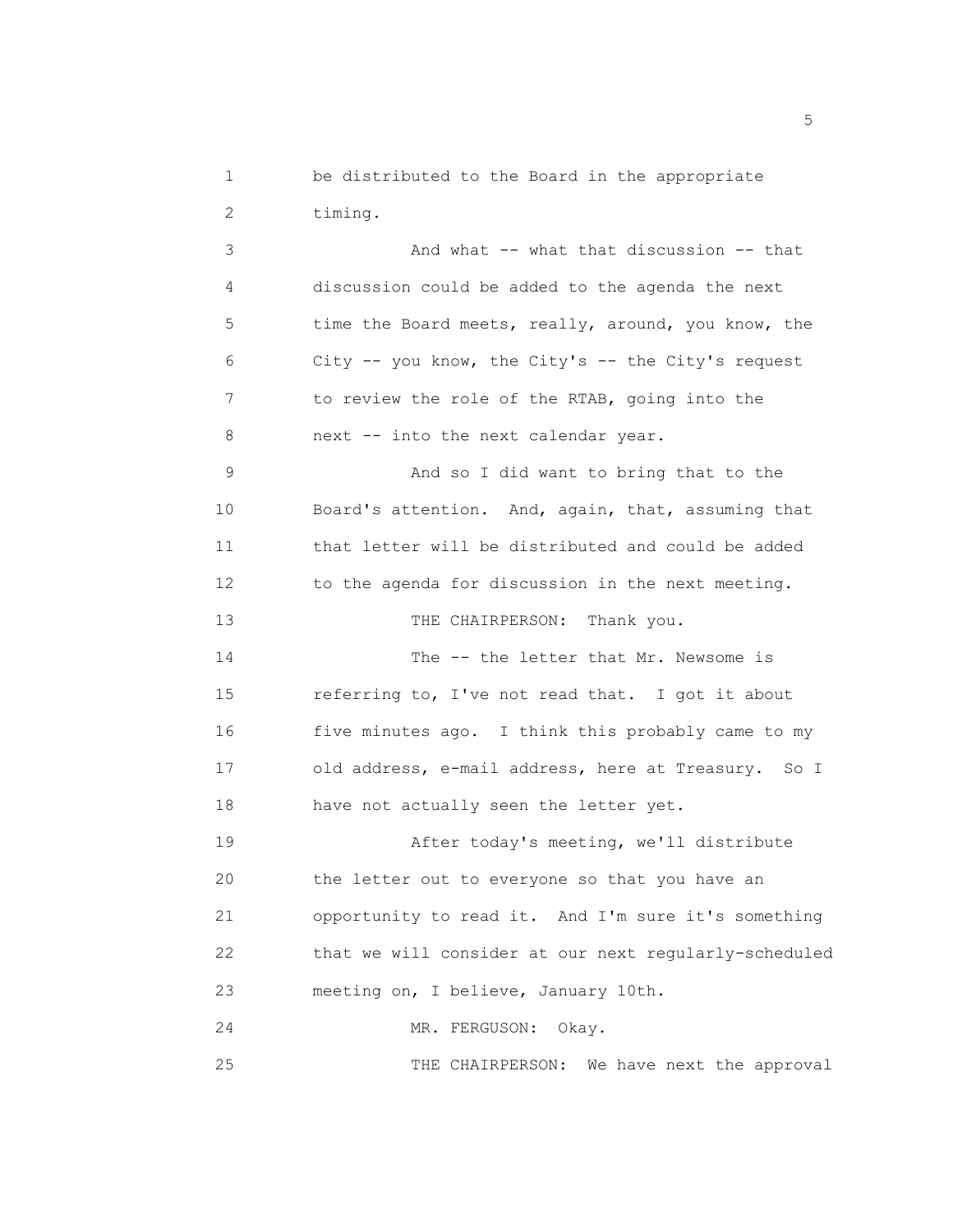1 of resolutions and ordinances from City Council 2 meetings. We'll begin with the Special City Council 3 meeting of November 17th. Mr. Cline? 4 MR. CLINE: This was a series of meetings 5 that the City Council held while discussing, 6 principally, the contract with the Great Lakes Water 7 Authority. There was actually no action that 8 occurred during this meeting so we note it for the 9 sake of completeness but no action by the Board is 10 necessary for this. 11 THE CHAIRPERSON: That, then, brings us to 12 the Special City Council meeting from November 20th. 13 I assume the same situation obtained there. 14 MR. CLINE: Actually, the -- there were two 15 resolutions adopted pertaining to the Great Lakes 16 Water Authority contract, which the Board has already 17 addressed. So those items have been disposed of. 18 THE CHAIRPERSON: And the Regular City 19 Council meeting of November 21st? 20 MR. CLINE: Same -- same situation; that 21 pertains to the water contract and that has been 22 dealt with as well. 23 THE CHAIRPERSON: That brings us to 24 resolutions from the Regular City Council meeting of 25 November 27th.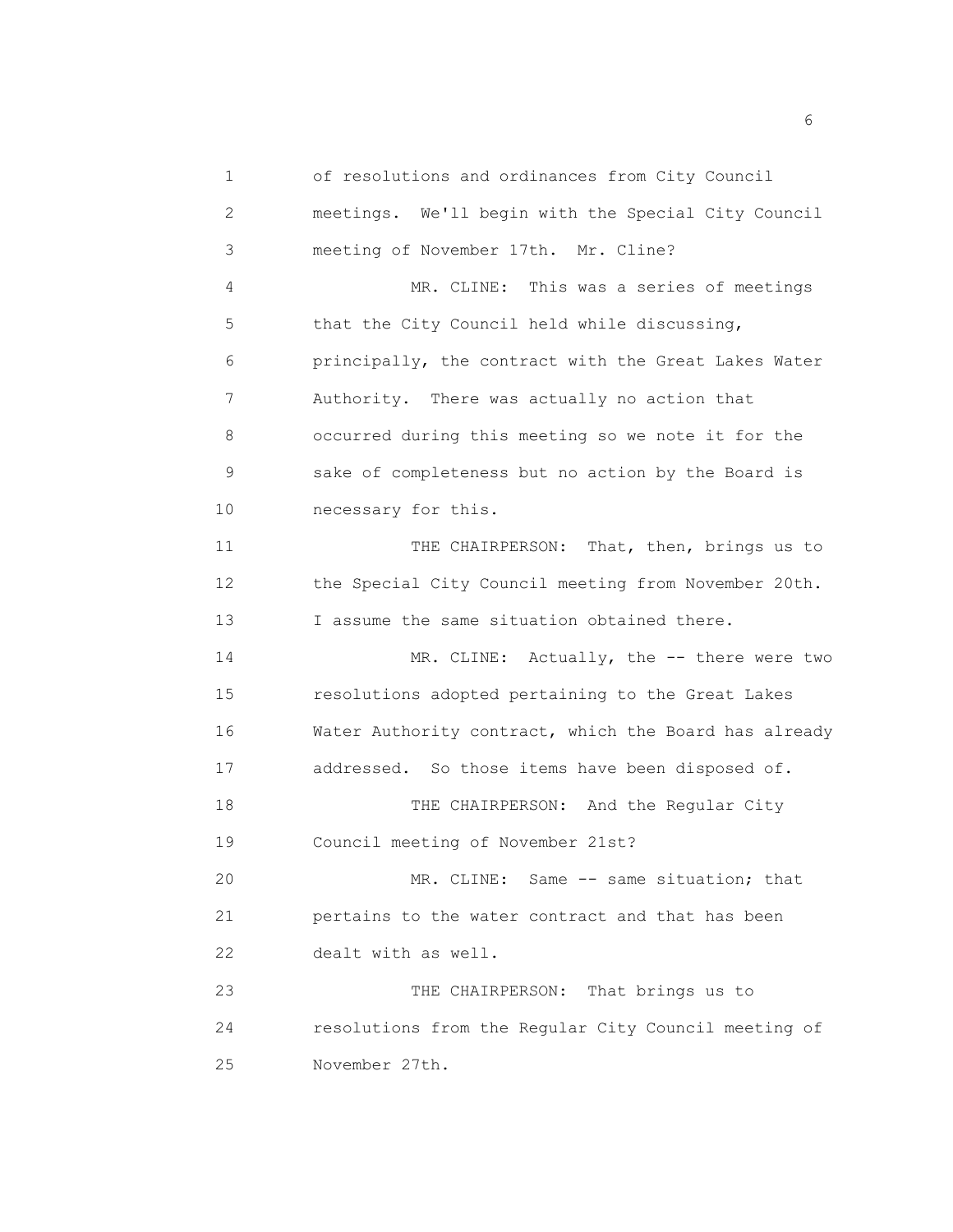| 1  | MR. CLINE: All right. We have                         |
|----|-------------------------------------------------------|
| 2  | Resolution 562, which was a public hearing on an      |
| 3  | annual report.                                        |
| 4  | We have Resolution 566, which is to                   |
| 5  | appoint Vicki VanBuren to the City Board of Review.   |
| 6  | Resolution 565, which is a contract -- or             |
| 7  | is with AIS Construction, to lease three backhoes,    |
| 8  | in the amount of \$46,000 per year over five -- or    |
| 9  | four or five years.                                   |
| 10 | Resolution 570, which is a budget                     |
| 11 | amendment to the water infrastructure fund, in the    |
| 12 | amount of \$8 million, regarding grant funds, the use |
| 13 | of grant funds for the water replacement project.     |
| 14 | I have Resolution 571, which is a budget              |
| 15 | amendment, again in the water fund, in the amount of  |
| 16 | \$680,000. These are federal funds to use for the     |
| 17 | corrosion control study.                              |
| 18 | Resolution 572, which is the acceptance of            |
| 19 | donated federal equipment, which is a MaxxPro         |
| 20 | armored vehicle. This is considered by the City as    |
| 21 | a \$685,000 asset.                                    |
| 22 | We have Resolution 568, which is a                    |
| 23 | contract with AECOM for Phase IV of the service line  |
| 24 | replacement project. This contract is \$5.054         |
| 25 | million.                                              |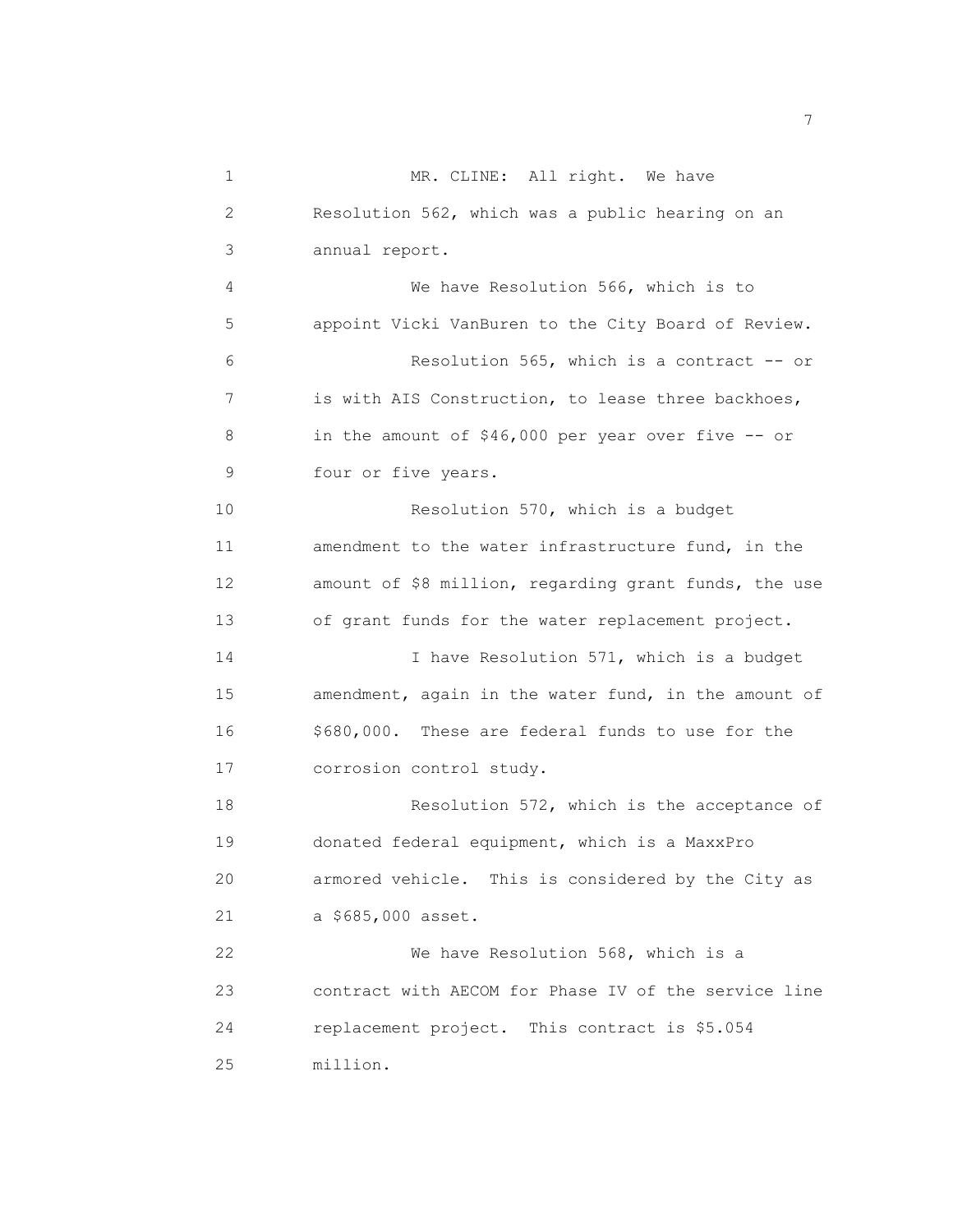1 You have Resolution 569, which is a change 2 order with Arcadis for water engineering services, 3 in the amount of \$680,000. 4 THE CHAIRPERSON: Is there a motion that 5 Resolutions 565, 566, 568, 569, 570, 571 and 572 be 6 approved? 7 MR. TARVER: So move. 8 MR. NEWMAN: Move approval. 9 MR. FERGUSON: Support. 10 THE CHAIRPERSON: Motion's been made and 11 seconded. Any discussion? 12 If not, those --13 MR. TARVER: I have a question regarding 14 the donation of this military vehicle. 15 I understand you just gave the value 16 \$685,000. What is the anticipated annual maintenance 17 cost on that vehicle? 18 THE CHAIRPERSON: Mr. Newsome? 19 MR. NEWSOME: The annual maintenance on 20 that cost, I don't have it right in front of me, 21 unfortunately. But I will say that we have checked 22 the budget and it is within the maintenance budget of 23 the fleet -- of the fleet fund. 24 MR. TARVER: But it would be hard to know 25 if it fits within the budget or not if we don't know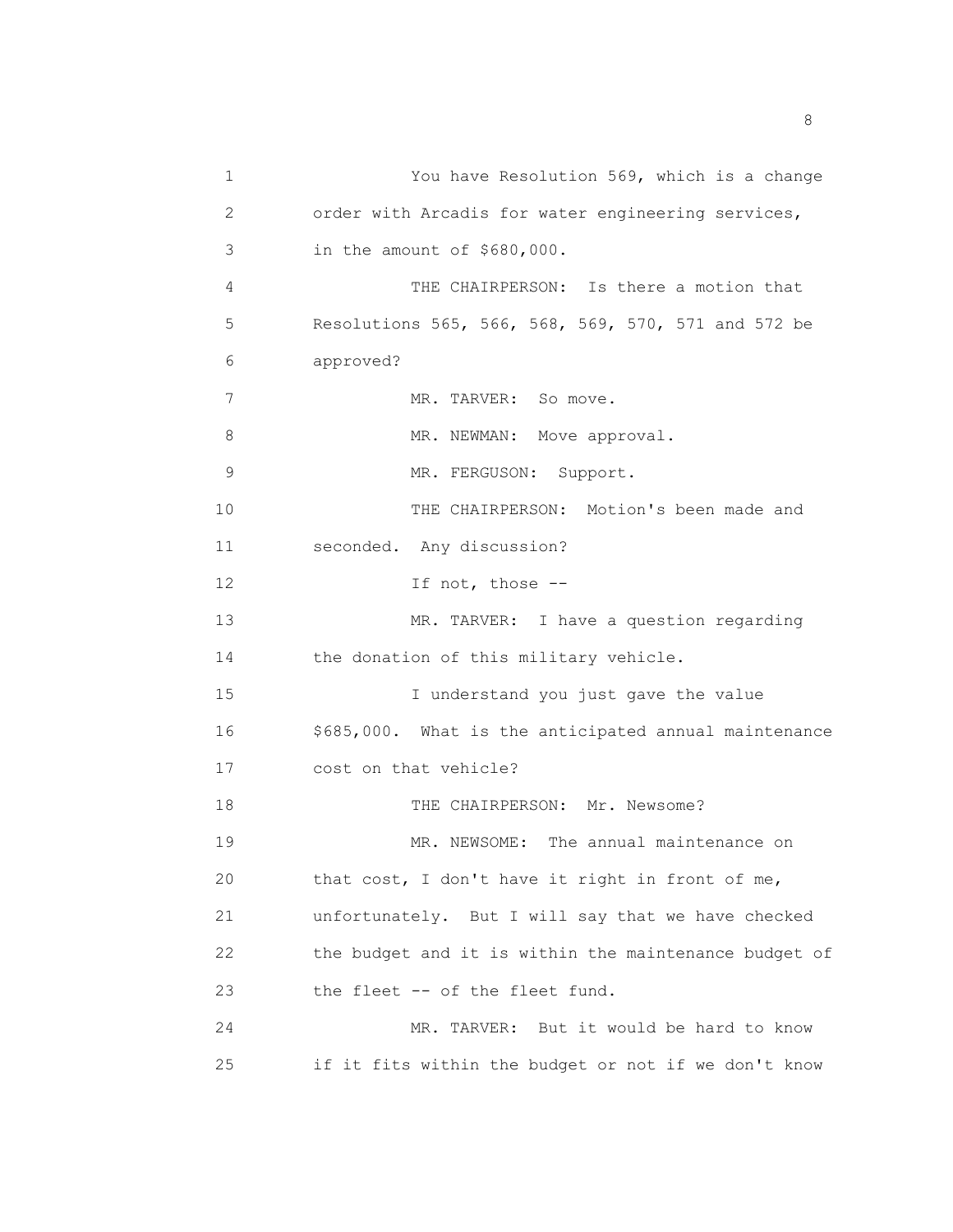1 what the -- what the cost is.

2 MR. NEWSOME: Okay. Understood. Give me a 3 couple minutes, I will get that for you. 4 MR. TARVER: Okay. 5 THE CHAIRPERSON: We have a motion made and 6 pending, it's been seconded. If there's no 7 objection, we will temporarily move on to 8 Resolution 573. 9 Mr. Cline? 10 MR. CLINE: Resolution 573 is a collective 11 bargaining agreement between the City of Flint and 12 the Flint Police Officers Association. You have an 13 analysis, a detailed breakdown of the contract. And 14 the key points that were provided, just as a quick 15 summary: 16 This agreement is retroactive back to 17 July 1st of 2017, which is the start of the City's 18 fiscal year. 19 The contract appears to provide for an 20 additional cost to the City in the amount of 21 \$264,000 in wages and benefits and a projected cost 22 of \$3.4 million in additional MERS contributions 23 over the life of the contract. 24 There's also a budget amendment that was 25 presented to the City Council. As part of this, I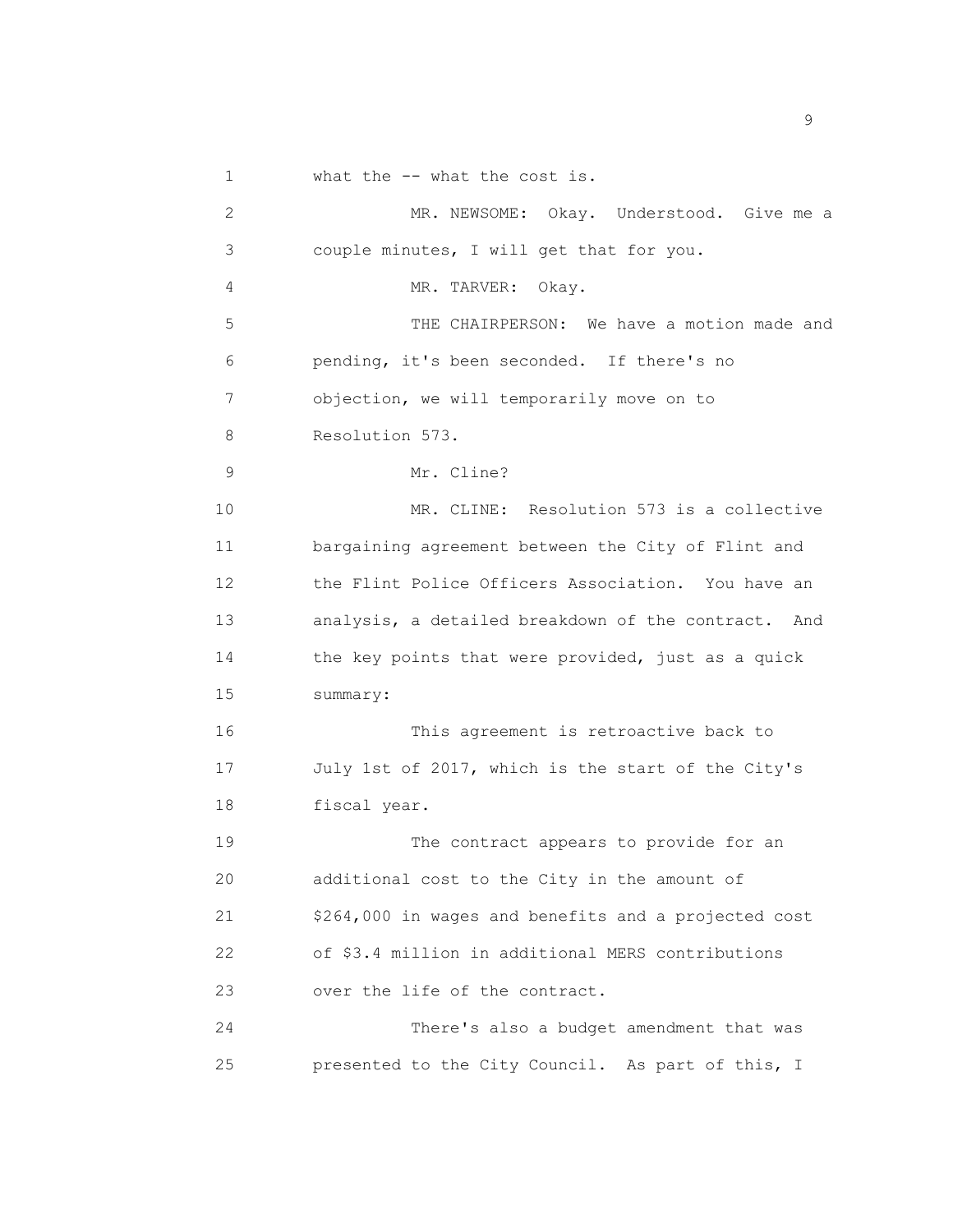1 did note that the amount was for \$115,000, which is 2 only a portion of the projected cost. But I do not 3 know if the City's budget has sufficient funds to 4 cover the balance of that. So I don't know if 5 there's any specific questions related to this. 6 THE CHAIRPERSON: I will ask for a motion 7 regarding this resolution, just for discussion 8 purposes. Is there a motion that this resolution be 9 approved? 10 MR. TARVER: So move. 11 THE CHAIRPERSON: Is there support? 12 MR. NEWMAN: Support. 13 THE CHAIRPERSON: So now a series of 14 questions, if you will. And we'll return to the 15 other item, the maintenance item, in a moment. 16 MR. NEWSOME: Sure. 17 THE CHAIRPERSON: With regards to this, the 18 \$3.4 million in projected additional cost to MERS? 19 MR. NEWSOME: Uh-huh. 20 THE CHAIRPERSON: That is over what period 21 of time; is it over the two-year life of the 22 contract or is it over some longer period of time? 23 MR. NEWSOME: It's going to be over the 24 two-year life of the contract. However, the thing 25 that's important to note is that the budget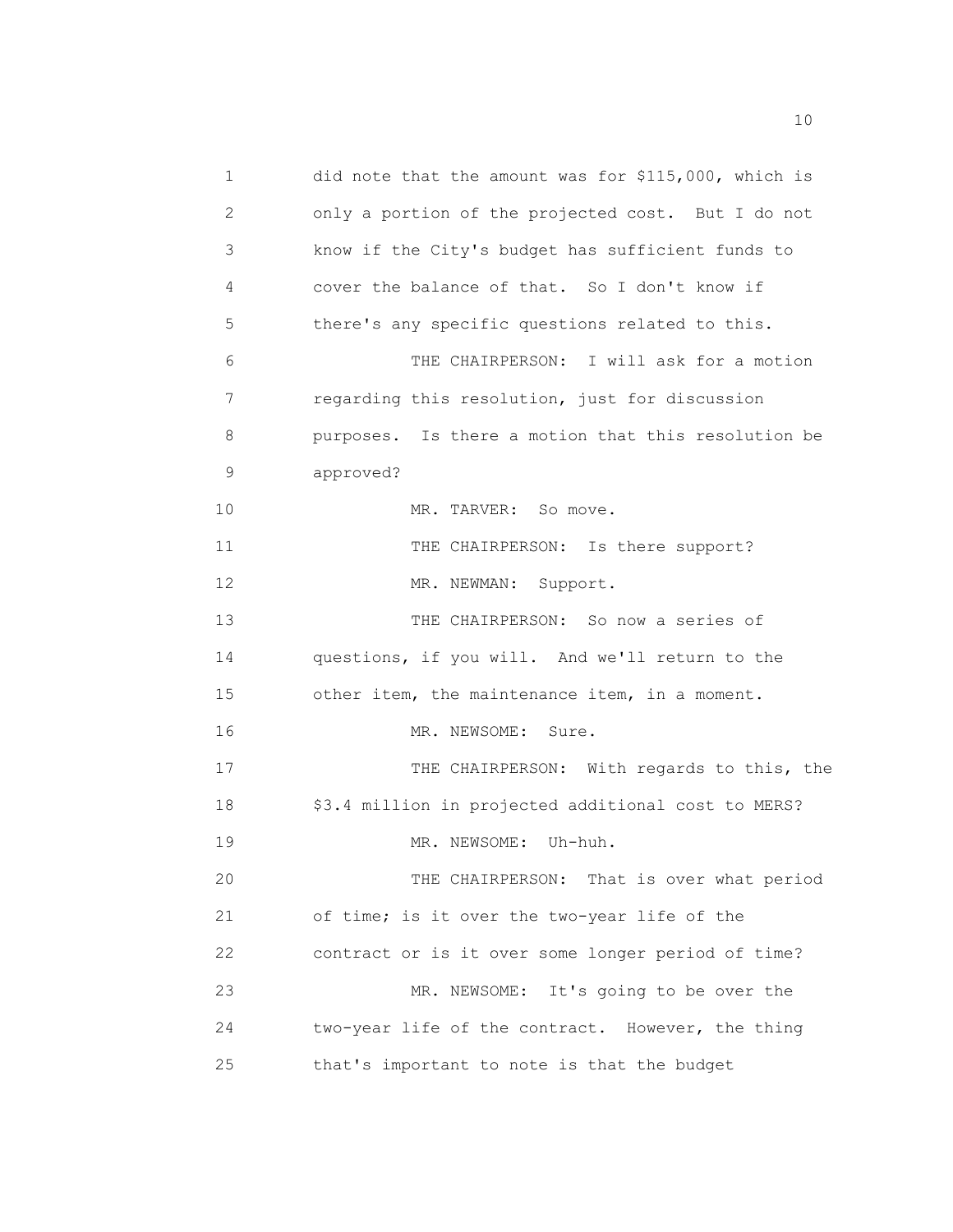1 amendment will not include anything related to the 2 direct -- to the DB -- to the MERS DB plan. The 3 reason is because the -- because of the actuarial, 4 the time of the actuarial report and all the 5 variables that go into that formula, we don't 6 anticipate any uptick from the additional costs that 7 will be related to the DB plans until, really, 8 calendar '20. 9 We will get that actuarial report which 10 will be reflective of this rating as well as, you 11 know, obviously, a number of other factors, 12 including, obviously, life expectancy of the retired 13 pool as it exists, the -- you know, the -- the 14 return on the assets in the pool, et cetera, et 15 cetera. So, because of that, we did not budget 16 anything directly related to the MERS payment. 17 As you know, the City is -- has already 18 projected a \$20.7 million MERS payment and then 19 another one of up to 24 million for the next -- for 20 the next -- next year. 21 So, with that being said, we are going -- 22 we -- our plan is to wait to see what the actuarial 23 report reflects, in terms of needs for additional 24 payment and that's the reason it's not reflected in 25 the budget amendment.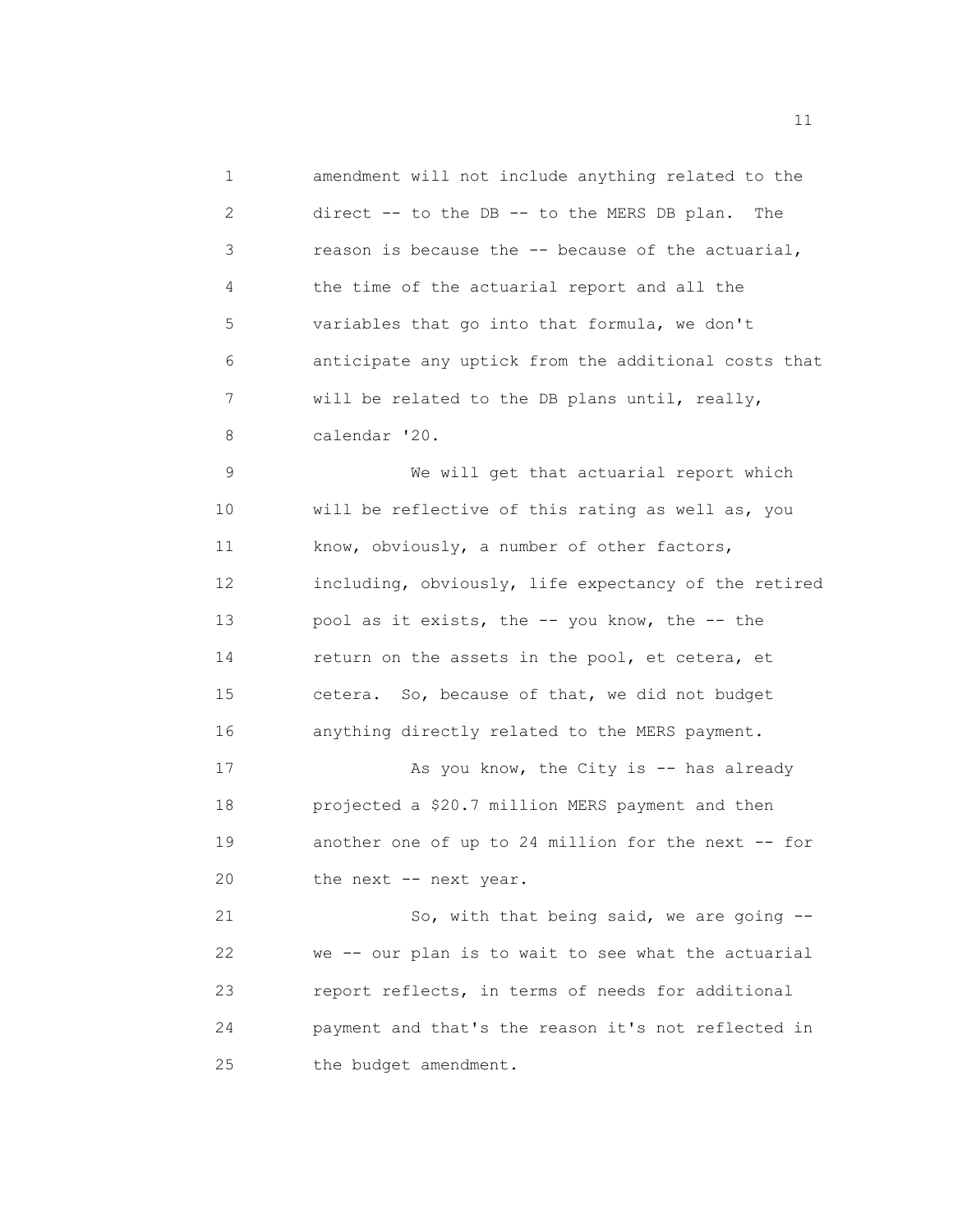| 1  | THE CHAIRPERSON: So my questions are                 |
|----|------------------------------------------------------|
| 2  | basically -- I mean, there are two sets of costs     |
| 3  | here, as the memo pointed out, and as Mr. Cline did. |
| 4  | One is the wage and benefit cost of about \$264,000. |
| 5  | The other is the pension or the OPEB cost of         |
| 6  | 3.4 million.                                         |
| 7  | MR. NEWSOME: Uh-huh.                                 |
| 8  | THE CHAIRPERSON: And the questions that I            |
| 9  | have regarding both of these is basically, how does  |
| 10 | the City pay for these? I think I forwarded          |
| 11 | something that your predecessor, Mr. Sabuda, had     |
| 12 | provided to the Board back in February of this       |
| 13 | year --                                              |
| 14 | MR. NEWSOME: Uh-huh.                                 |
| 15 | THE CHAIRPERSON: -- where he basically               |
| 16 | projected a plan to smooth the MERS payments over, I |
| 17 | believe, a six-year period.                          |
| 18 | MR. NEWSOME: That's right.                           |
| 19 | THE CHAIRPERSON: So the first three years            |
| 20 | of the six-year period, the City's contributions to  |
| 21 | MERS were reduced?                                   |
| 22 | MR. NEWSOME: Well, yeah. And then back in            |
| 23 | and it goes up.                                      |
| 24 | THE CHAIRPERSON: Correct.                            |

25 MR. NEWSOME: Back in and it goes up.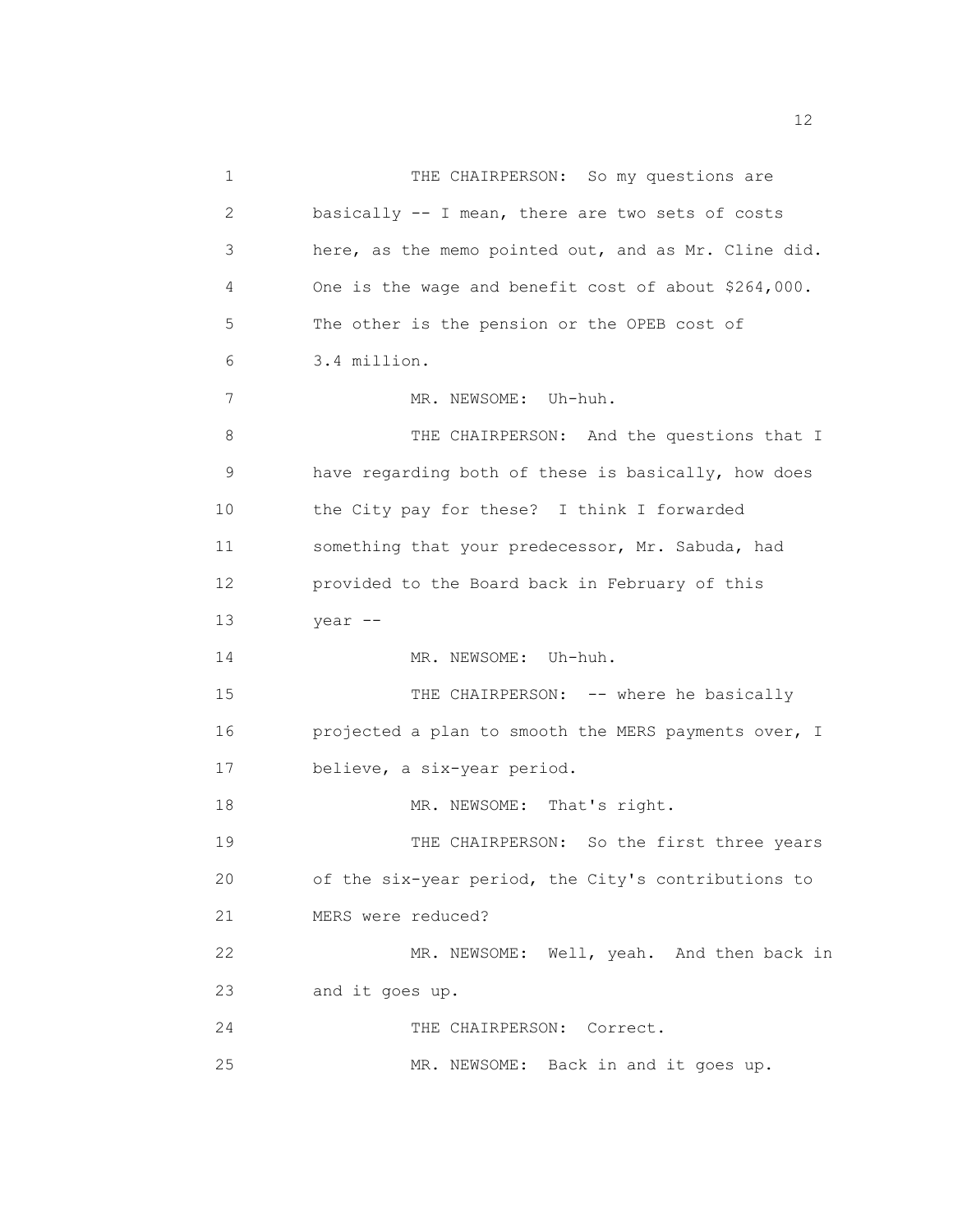1 THE CHAIRPERSON: This now would add almost 2 three and a half million dollars, essentially, on the 3 front end? 4 MR. NEWSOME: Uh-huh. But not in the first 5 year. It would be spread over the first, I believe, 6 two or three years. 7 THE CHAIRPERSON: So how does the City 8 purport to deal with that additional cost? I mean, 9 it may not be much in the overall scheme of things. 10 MR. NEWSOME: Right. 11 THE CHAIRPERSON: But it's three and a half 12 million that the City hadn't budgeted? 13 MR. NEWSOME: What it was before -- I'll 14 put it this way: The impact -- you know, and I 15 looked at the numbers over the weekend that 16 Mr. Sabuda provided. The impact that, I think, that 17 this directly has on what that three and a half 18 million will look like, I don't think is major. But 19 I think that the conversation around how do we make 20 that MERS payment continuously, this is the reason 21 why we were hesitant -- we're hesitant to -- to 22 provide pay wages across the board, which is one -- 23 one of the reasons why -- you know, one of the 24 reasons why this was such a challenge to get -- to 25 get done, even though I feel that that POA raise was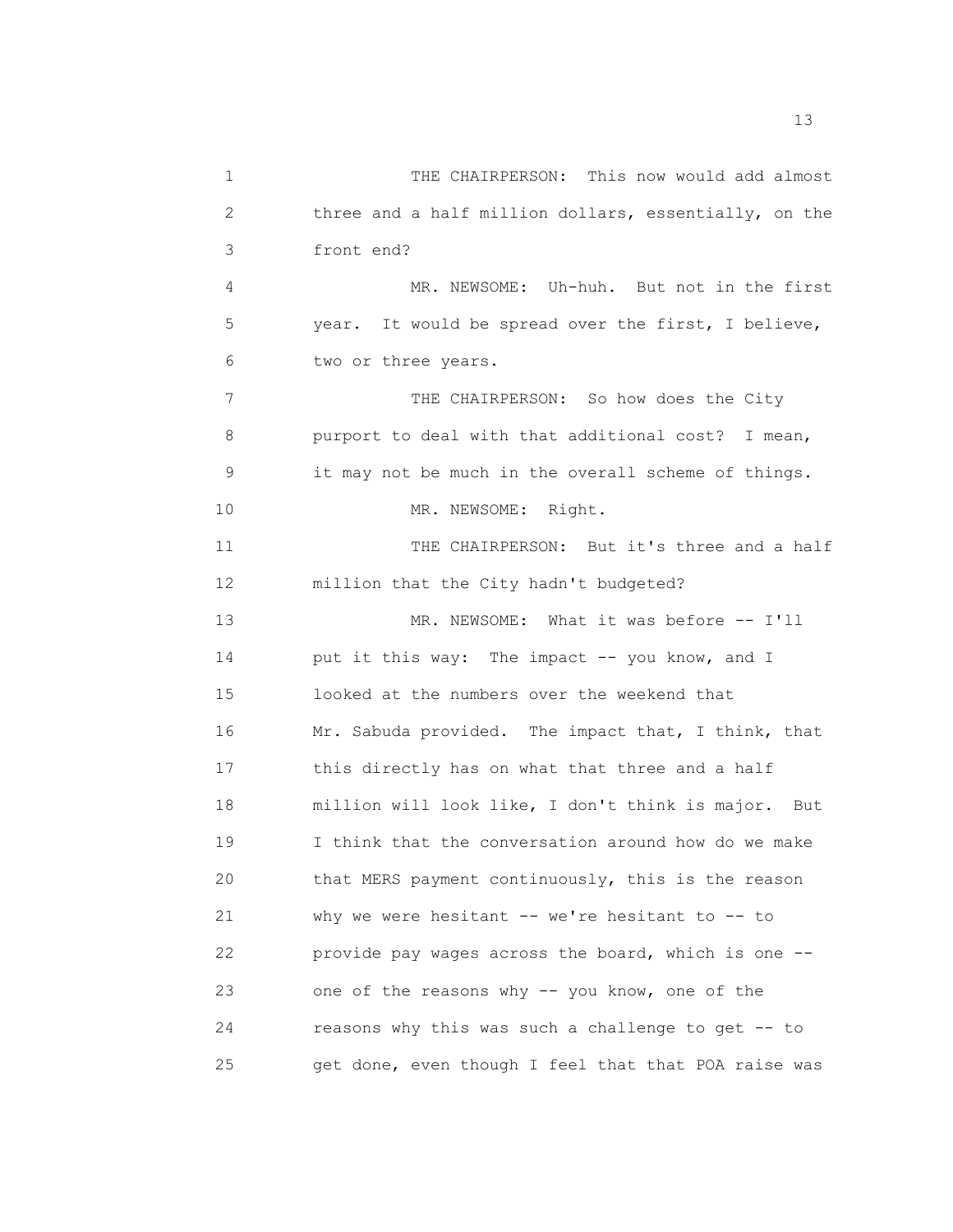1 fair and valid.

2 Because, when you start giving these three 3 percent raises, it makes that three and a half -- 4 grows that three and a half million again. I think 5 the incremental impact from this on the MERS payment 6 is not one to be super significant but I think the 7 conversation that you want to have, how the City's 8 anticipating to make these additional payments over 9 the next few years, is something that the 10 Finance Department continues to look at, in terms of 11 the fund balance. 12 I think, right now, the last Budget to 13 Actual's report showed that, you know, our general 14 fund is healthy, our other funds are healthy as 15 well, with the exception of the water fund. And 16 we -- with a 30-year deal, the water fund will 17 continue to improve, in terms of liability. So we 18 are not concerned about being able to make that 19 payment over the next two, three, four years.

20 But, to tell you exactly where those -- 21 where those dollars will come from right at this 22 point in time, I can't say. But we have to continue 23 to be very careful, when it comes to raises, 24 particularly because we have a number of different 25 union contracts that are up. The --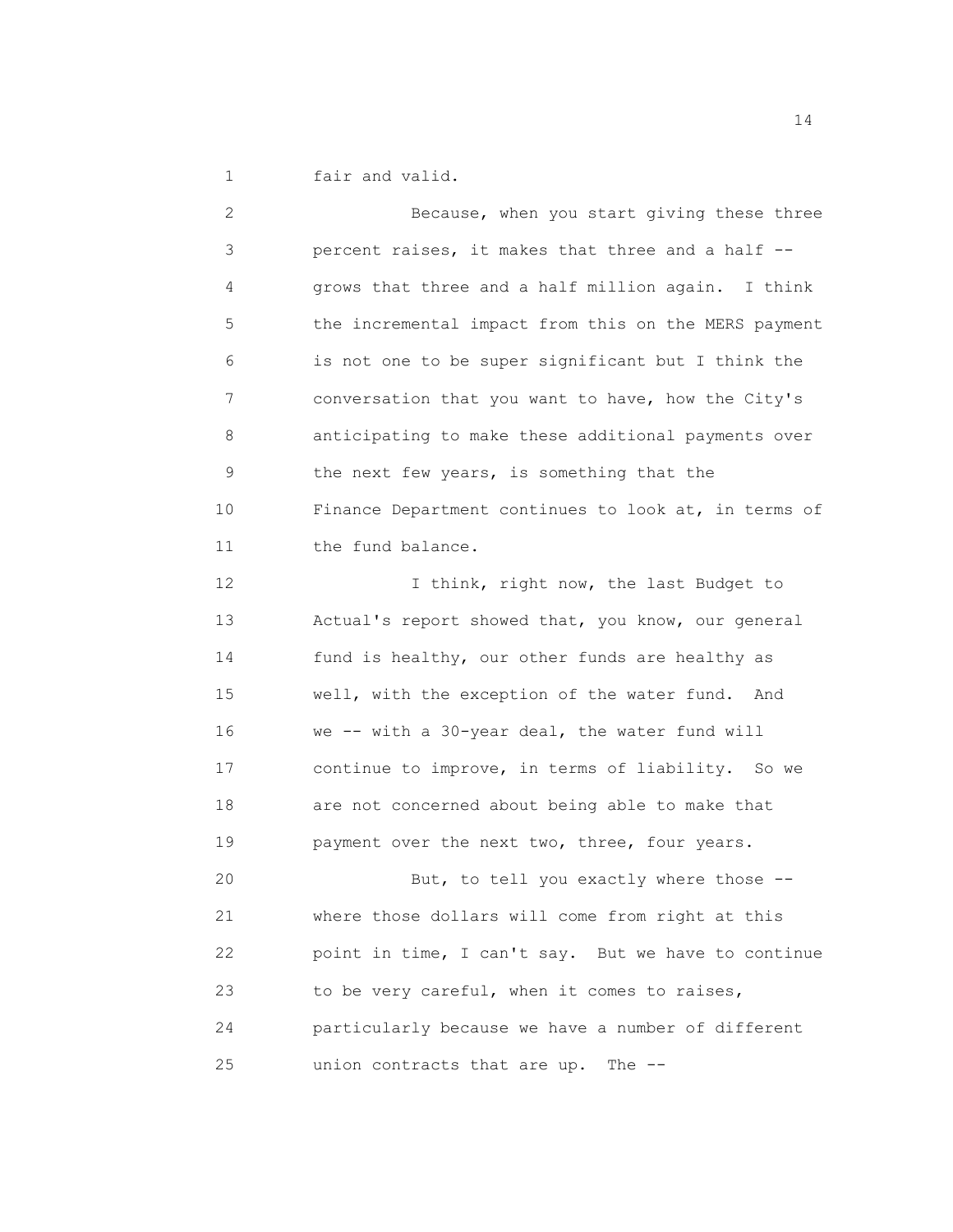1 THE CHAIRPERSON: And how about on the wage 2 and benefit side? 3 MR. NEWSOME: Uh-huh. 4 THE CHAIRPERSON: And why is it a budget 5 amendment unless it's changed since then? 6 MR. NEWSOME: We have a  $-$ 7 THE CHAIRPERSON: It was only \$115,000 --8 MR. NEWSOME: Yes. 9 THE CHAIRPERSON: -- when the wage and 10 benefit total cost is 264,000. 11 MR. NEWSOME: We have one and a half 12 unfilled vacancies. I believe it's the deputy chief 13 role. Even though we have a deputy chief, he is 14 being paid right now as a captain. And so, right 15 now, that -- that. Deputy chief position is 16 unfilled, even though he is serving as a deputy 17 chief. So what's been budgeted, we haven't filled 18 that role and so that is leaving -- with his wages 19 and with his fringe benefits, that closes the gap. 20 That addresses the gap. 21 THE CHAIRPERSON: So roughly what, 22 \$150,000, then, 149,000? 23 THE WITNESS: No, it's 90- plus -- it's 90- 24 plus 20- and there's another unfilled administrative 25 position as well. But his -- his role is -- closes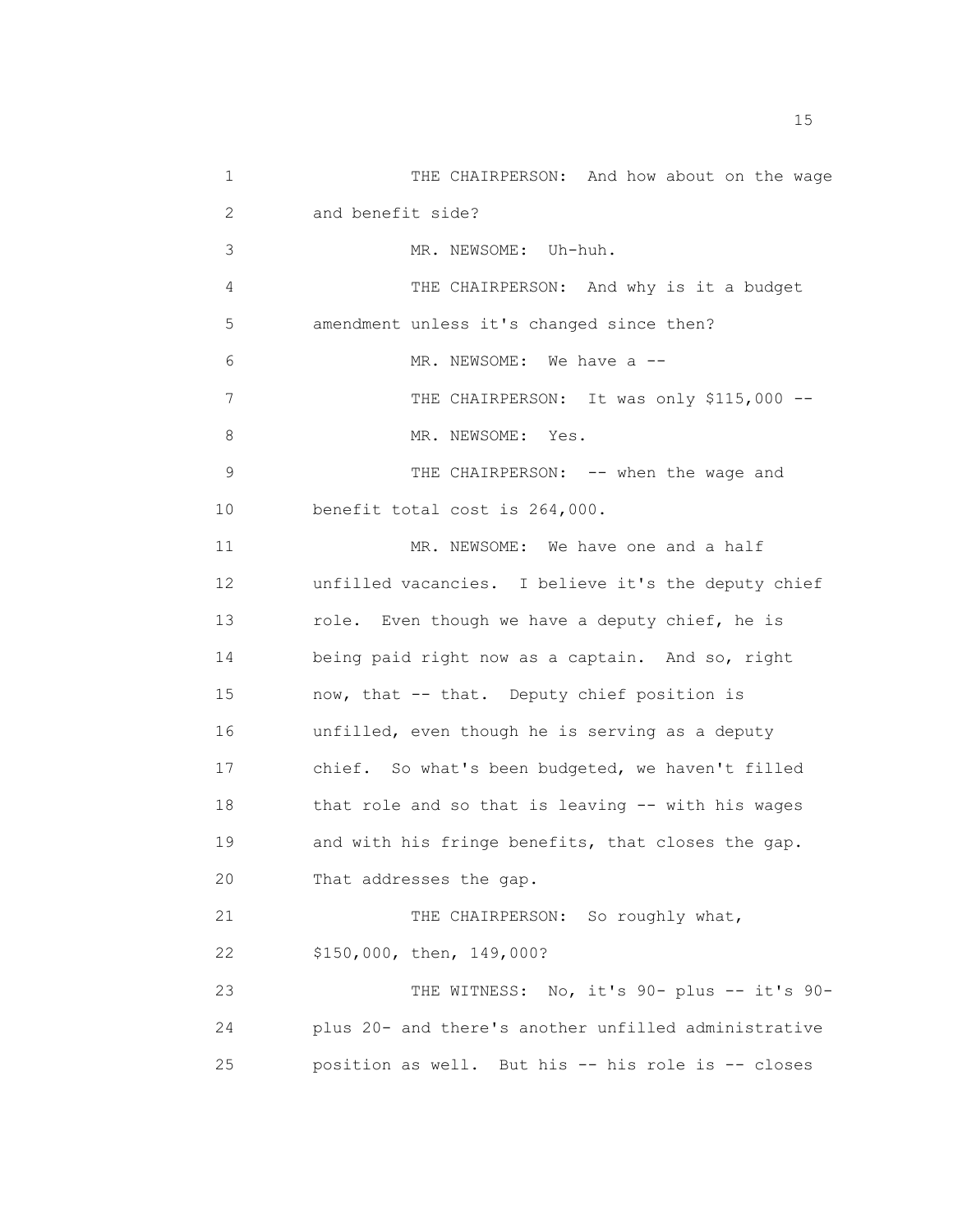1 most of the gap. There's another unfilled position 2 that closes the rest. 3 THE CHAIRPERSON: So the difference between 4 the budget amendment and the total cost would be 5 covered by -- 6 THE WITNESS: By that. 7 THE CHAIRPERSON: -- the unfilled positions 8 or -- 9 THE WITNESS: Yes. 10 THE CHAIRPERSON: Okay. 11 THE WITNESS: That's correct. Primarily 12 because of that one. 13 THE CHAIRPERSON: Gentlemen, any other 14 questions? 15 MR. TARVER: Yes, I understood that. But I 16 missed -- maybe I missed the answer regarding how the 17 retirement payment would be covered, MERS. 18 THE CHAIRPERSON: Well, I think the partial 19 answer is they don't know yet. 20 MR. NEWSOME: Right. 21 THE CHAIRPERSON: They realize it's adding 22 additional costs but I'm not putting words in your 23 mouth. 24 MR. NEWSOME: No, you're not putting words 25 in my mouth. But I'll say this again: That the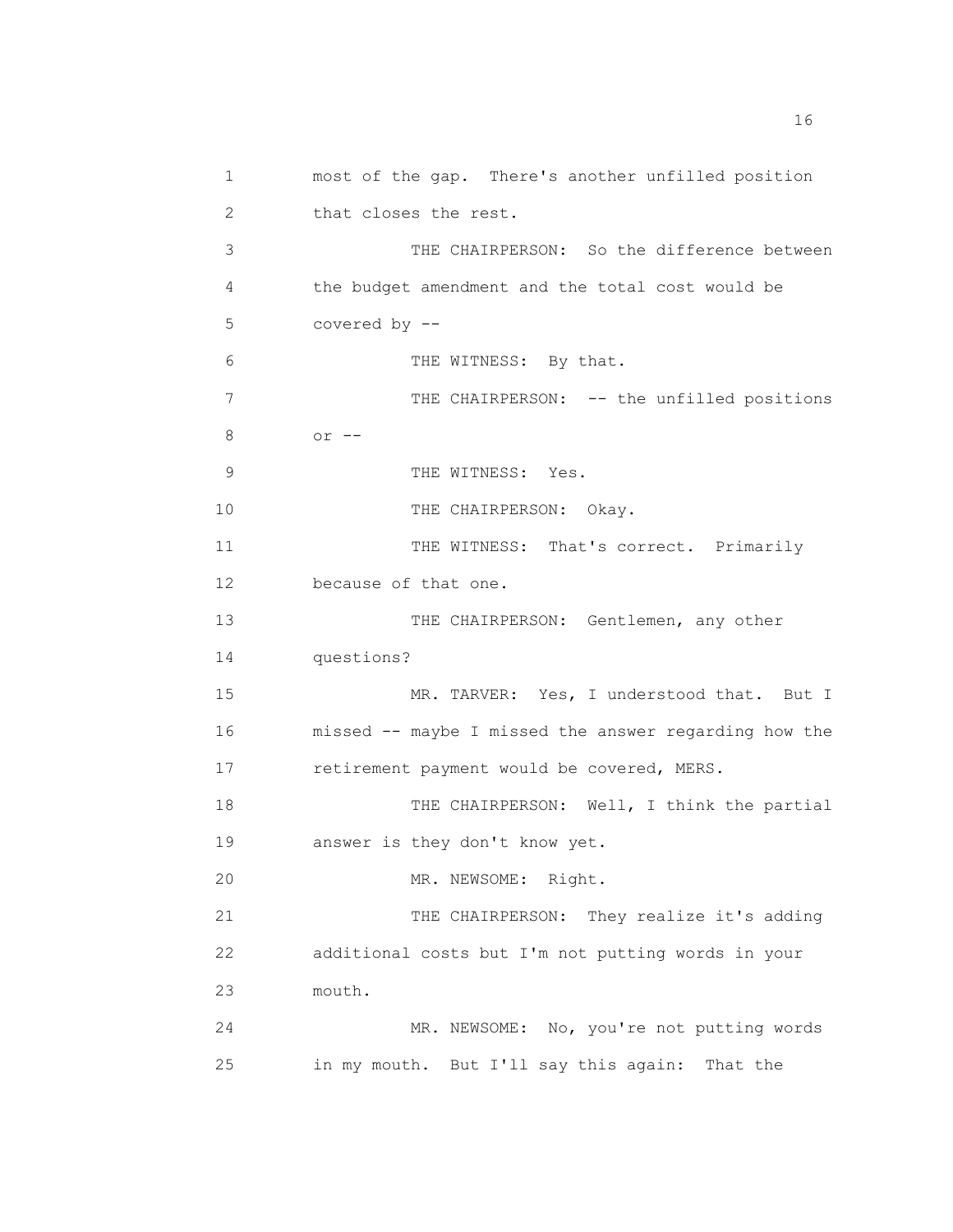1 incremental impact from this pay raise is not going 2 to be -- I'm not going to -- is unsurmountable. But 3 the City still is working on how are we going to 4 make that next MERS payment.

5 I think the "so what" of this is that, you 6 know, the incremental impact from this pay raise is 7 not going to be that large when you think about the 8 three and a half million. The City still needs to 9 figure out where that three and a half million is 10 coming from.

11 But, this fiscal year, our MERS payments 12 have been put in the budget. But, as Chair Headen 13 has pointed out, it goes up every year. And so 14 every year we're going to have to figure out, and 15 that means -- and we'll talk about the Budget to 16 Actual in a minute and where each of the funds are.

17 We do have -- our funds are well -- for 18 the most part, well above the -- the minimal amounts 19 across the board, with the exception of the water 20 fund. So we have to -- we have to find that out and 21 we'll take it fiscal year by fiscal year. But it is 22 a challenge. I'm not going to say it's not a 23 challenge.

24 THE CHAIRPERSON: And I thought there was 25 something in State law that required if there was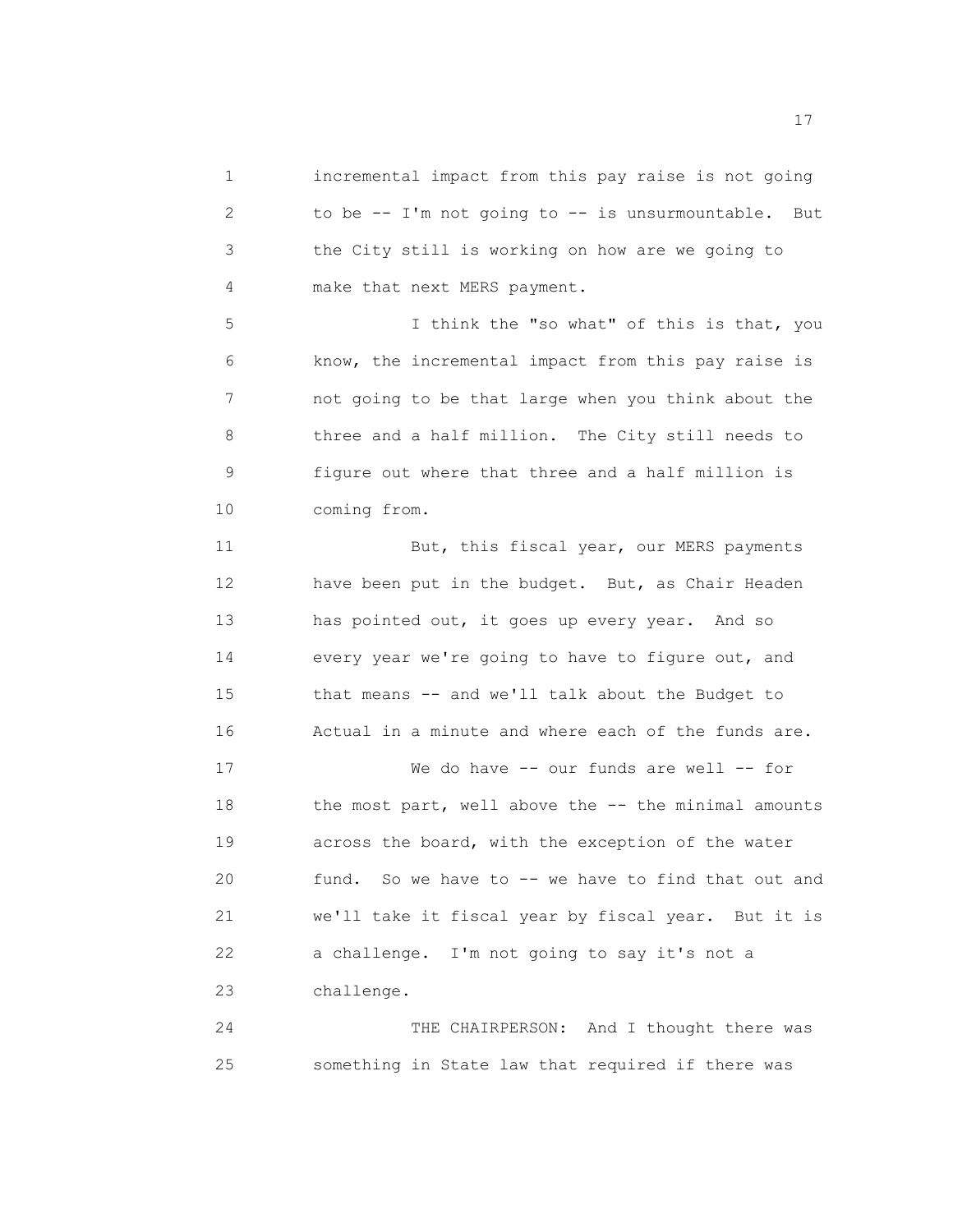1 going to be a pension or retirement increase agreed 2 to, that the local union had to identify how that 3 was going to be paid for. 4 MR. NEWSOME: Well, the way I understand 5 it, with this pay raise, this pay raise won't impact 6 the MERS -- won't impact your -- should not impact 7 our plan until the next fiscal year at the earliest. 8 Because we would not receive -- we would not receive 9 the understanding of what this means, from the next 10 railway standpoint, until the next fiscal year. 11 THE CHAIRPERSON: So fiscal year '18/'19? 12 MR. NEWSOME: Yes, that's correct. 13 THE CHAIRPERSON: Mr. Tarver, did that 14 answer your question? 15 MR. TARVER: I think so. 16 MR. NEWSOME: Okay. 17 THE CHAIRPERSON: Other questions, 18 Mr. Ferguson, Mr. Newman? 19 MR. NEWMAN: None from me. Thanks. 20 MR. FERGUSON: Not from me. 21 THE CHAIRPERSON: The question is on the 22 adoption of the motion, then. Those in favor of the 23 motion, please say "aye". 24 BOARD MEMBERS: Aye. 25 THE CHAIRPERSON: Opposed?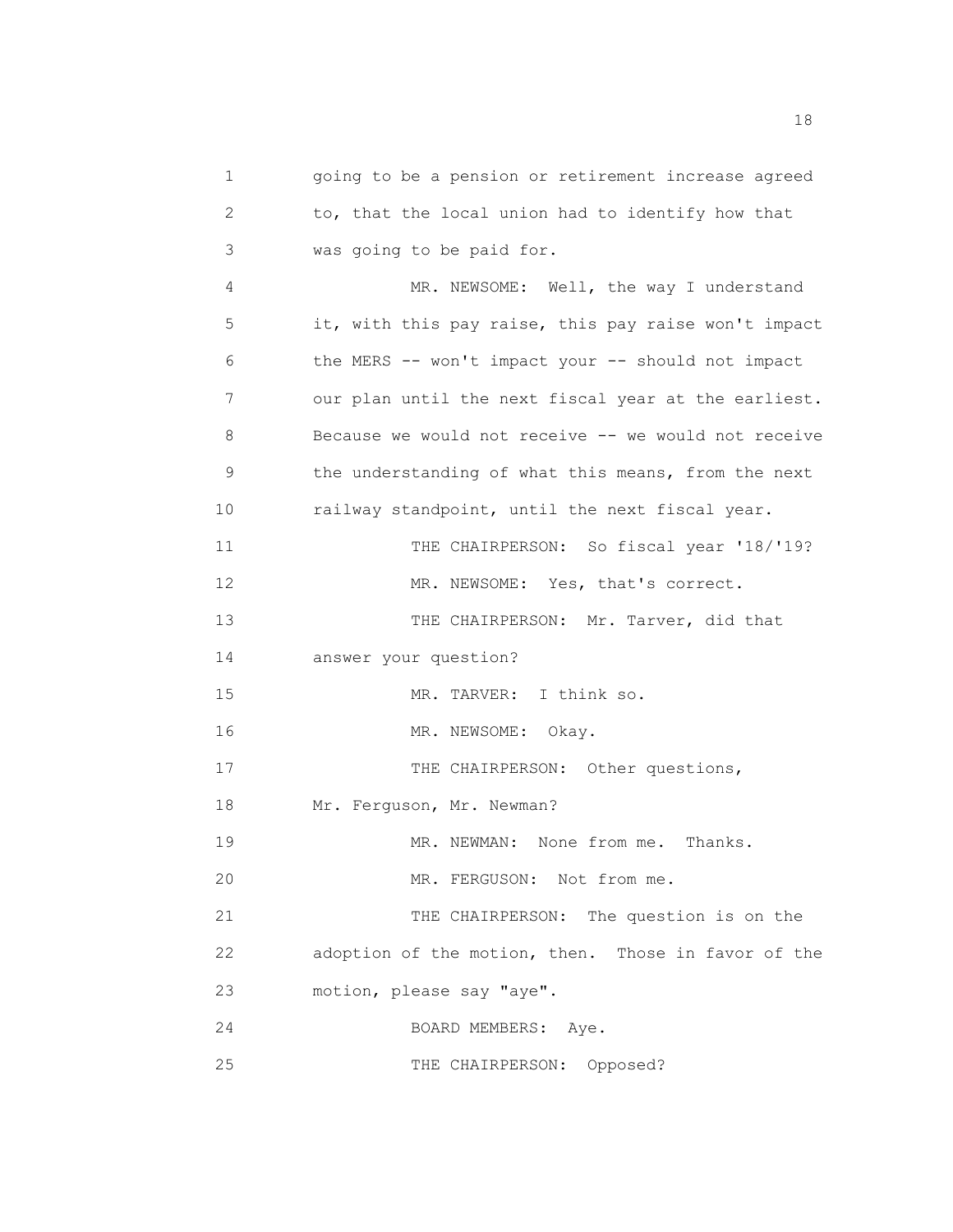| 1  | Motion is adopted.                                     |
|----|--------------------------------------------------------|
| 2  | We will go back, then, to the motion that              |
| 3  | was pending to approve resolutions from                |
| 4  | November 27th because there was a question raised      |
| 5  | about the maintenance cost of the vehicle to be        |
| 6  | donated.                                               |
| 7  | MR. TARVER: I'm sorry. Mr. Headen.                     |
| 8  | THE CHAIRPERSON:<br>Yes?                               |
| 9  | MR. TARVER: On that last one, could you                |
| 10 | record me as an abstention. I didn't say anything      |
| 11 | but I was muting and I just don't feel -- I don't      |
| 12 | necessarily oppose that, I just don't feel that I      |
| 13 | know enough and am in a position to give an            |
| 14 | affirmative.                                           |
| 15 | THE CHAIRPERSON: Okay. Certainly.                      |
| 16 | Mona, can you have that -- reflect that on             |
| 17 | the vote for Resolution 573, that Mr. Tarver           |
| 18 | abstained.                                             |
| 19 | Mr. Newsome, on the question of                        |
| 20 | maintenance cost.                                      |
| 21 | MR. NEWSOME: Yes. So I don't -- I                      |
| 22 | can't -- for whatever reason, I can't get that.<br>But |
| 23 | I know that number is roughly about 50,000 a year,     |
| 24 | Mr. Cline, that you would want to answer that          |
| 25 | question it's roughly about 50,000 a year of vehicle   |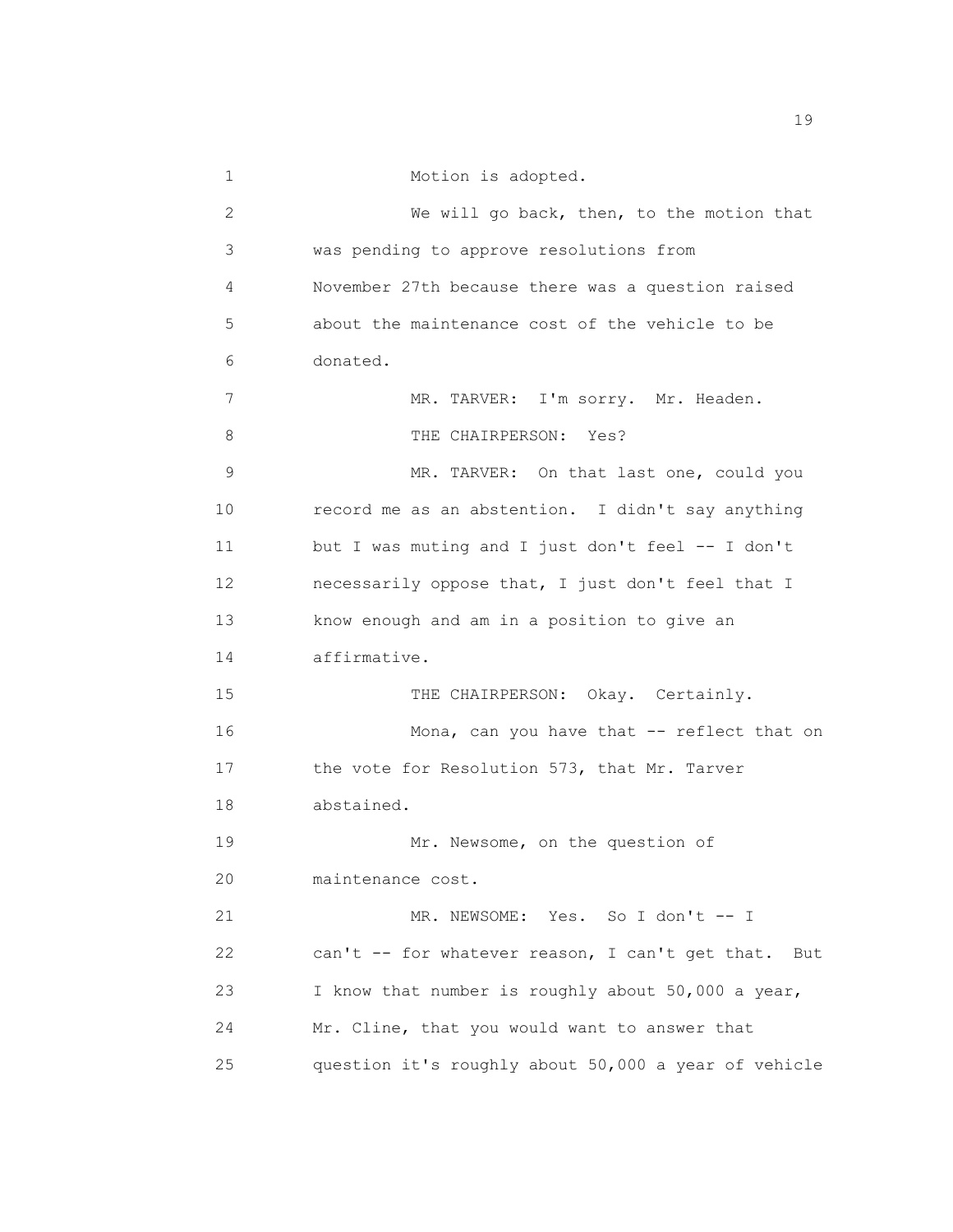1 maintenance cost. 2 MR. CLINE: Okay. 3 MR. NEWSOME: Do you have any follow-up? 4 MR. CLINE: I'm sorry? 5 MR. NEWSOME: Did you have any follow-up 6 questions? 7 MR. CLINE: No, I don't. 8 THE CHAIRPERSON: I think the question was 9 posed by Mr. Tarver. 10 MR. CLINE: Mr. Tarver, yes. 11 MR. NEWSOME: Oh, I thought --12 THE CHAIRPERSON: Mr. Tarver, do you --13 MR. TARVER: Yes. And I missed that answer 14 by -- by my earpiece switching over. So, I'm sorry, 15 could you give me that answer again. 16 MR. NEWSOME: Roughly 50,000. 17 MR. TARVER: So, again, my concern is 18 that -- well, is there any training associated with 19 operating this vehicle or additional personnel 20 needed? 21 MR. NEWSOME: No, no. These vehicle types 22 are the same as what's already part of the fleet. 23 MR. TARVER: I see. And the 50,000 is 24 budgeted? 25 MR. NEWSOME: Yes.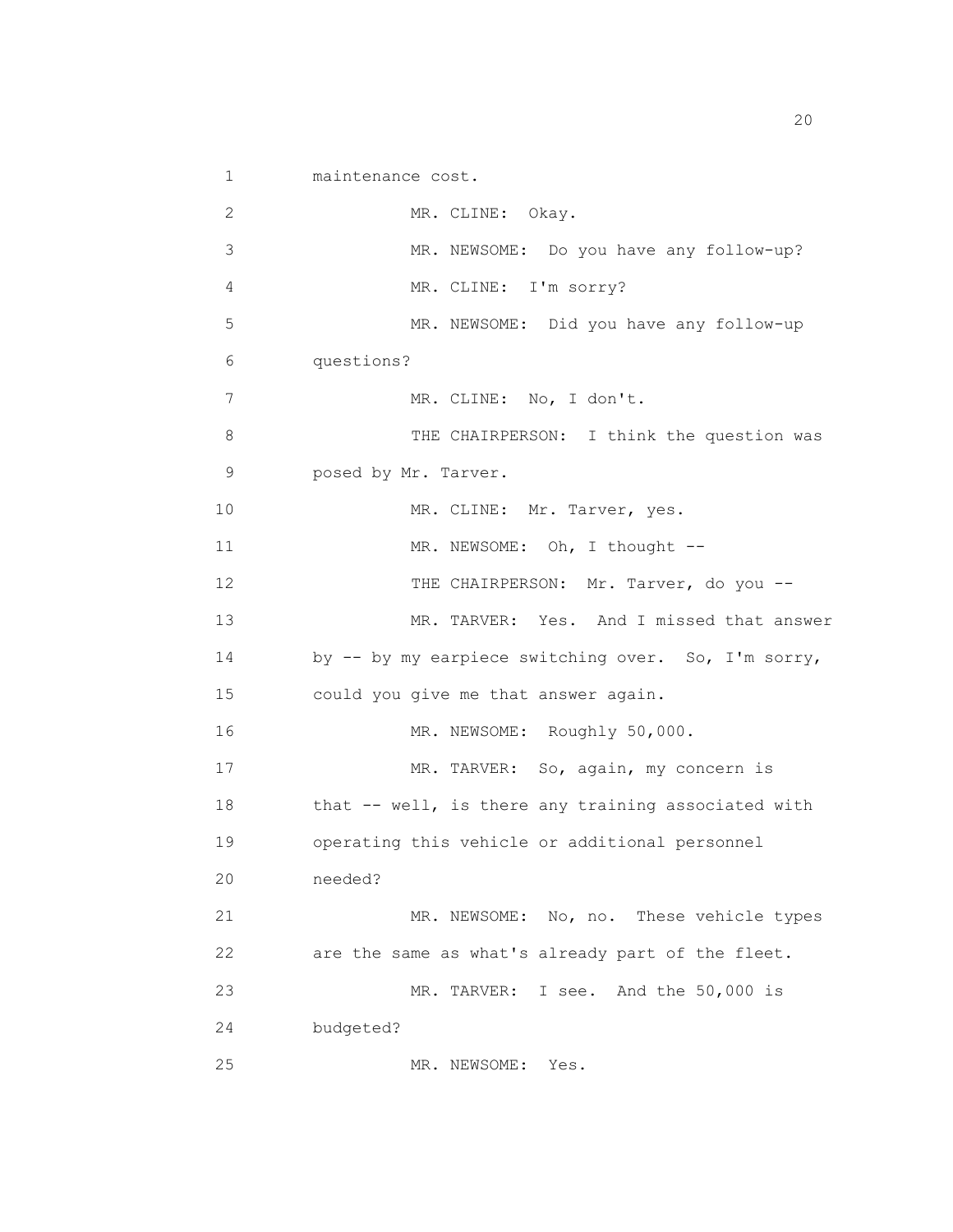1 MR. TARVER: I see. Thank you. 2 THE CHAIRPERSON: Further questions? 3 If not, the question is on the adoption of 4 the motion to approve Resolutions 565, 566, 568, 5 569, 570, 571 and 572 from the Regular City Council 6 meeting of November 27th. Those in favor, please 7 say "aye". 8 BOARD MEMBERS: Aye. 9 THE CHAIRPERSON: Opposed? 10 Motion is adopted. 11 That brings us to Resolution 598. This is 12 an addendum to the water contract agreement. 13 Mr. Cline? 14 MR. CLINE: Yes. As I understand this 15 agreement -- this is the first addendum to the 16 agreement with the Genesee County Drain Commissioner 17 to issue a quitclaim deed on the 72-inch pipeline 18 and associated equipment. This is part of the 19 broader agreement with the Great Lakes Water 20 Authority. 21 This will allow the City to execute this 22 addendum and make this agreement go into effect. 23 I don't know if anyone wants to add 24 anything to that but that is in as very broad a 25 sense as to what this agreement will be doing.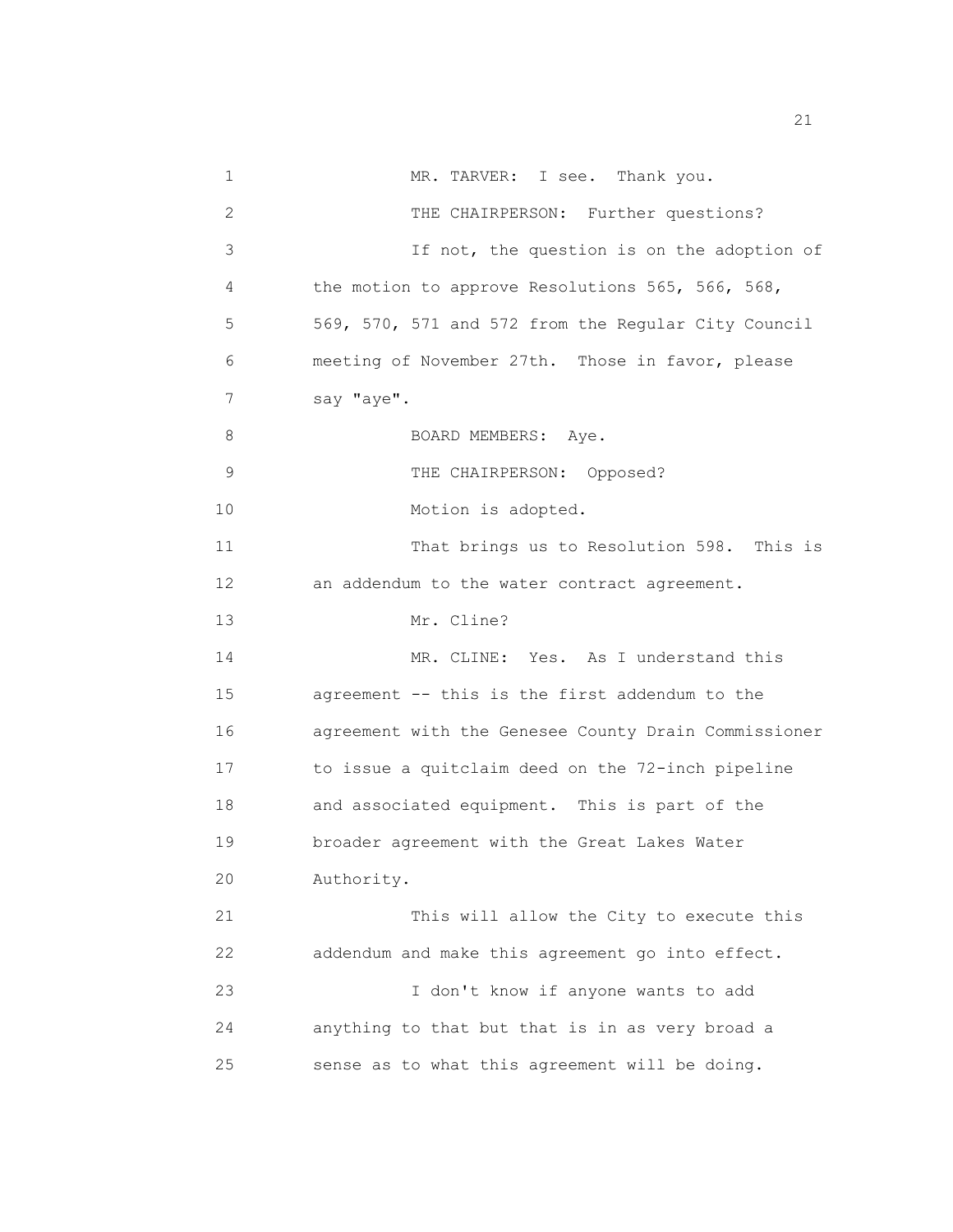1 THE CHAIRPERSON: Ms. Wheeler, did you have 2 anything to add to that? 3 Please, just pull up a chair. 4 MS. WHEELER: Oh, thank you. 5 Good afternoon. The -- basically, what's 6 going -- this will allow us to be able to fix our 7 equipment, get into the line. While the refinancing 8 is taking place, it won't be closed until probably 9 May of 2018. So it does give us additional time and 10 access to the 72-inch line by having that license. 11 And it was really more of like an oversight, as we 12 were working through this, that we didn't have that 13 in originally with the GLWA agreement. So this is 14 just tying up those loose ends. 15 THE CHAIRPERSON: Is there a motion that 16 this resolution be approved? 17 MR. NEWMAN: Move approval. 18 THE CHAIRPERSON: Is there support? 19 MR. TARVER: Support. 20 THE CHAIRPERSON: Is there any discussion? 21 1f not, those in favor of the motion, 22 please say "aye". 23 BOARD MEMBERS: Aye. 24 THE CHAIRPERSON: Opposed? 25 Motion is adopted.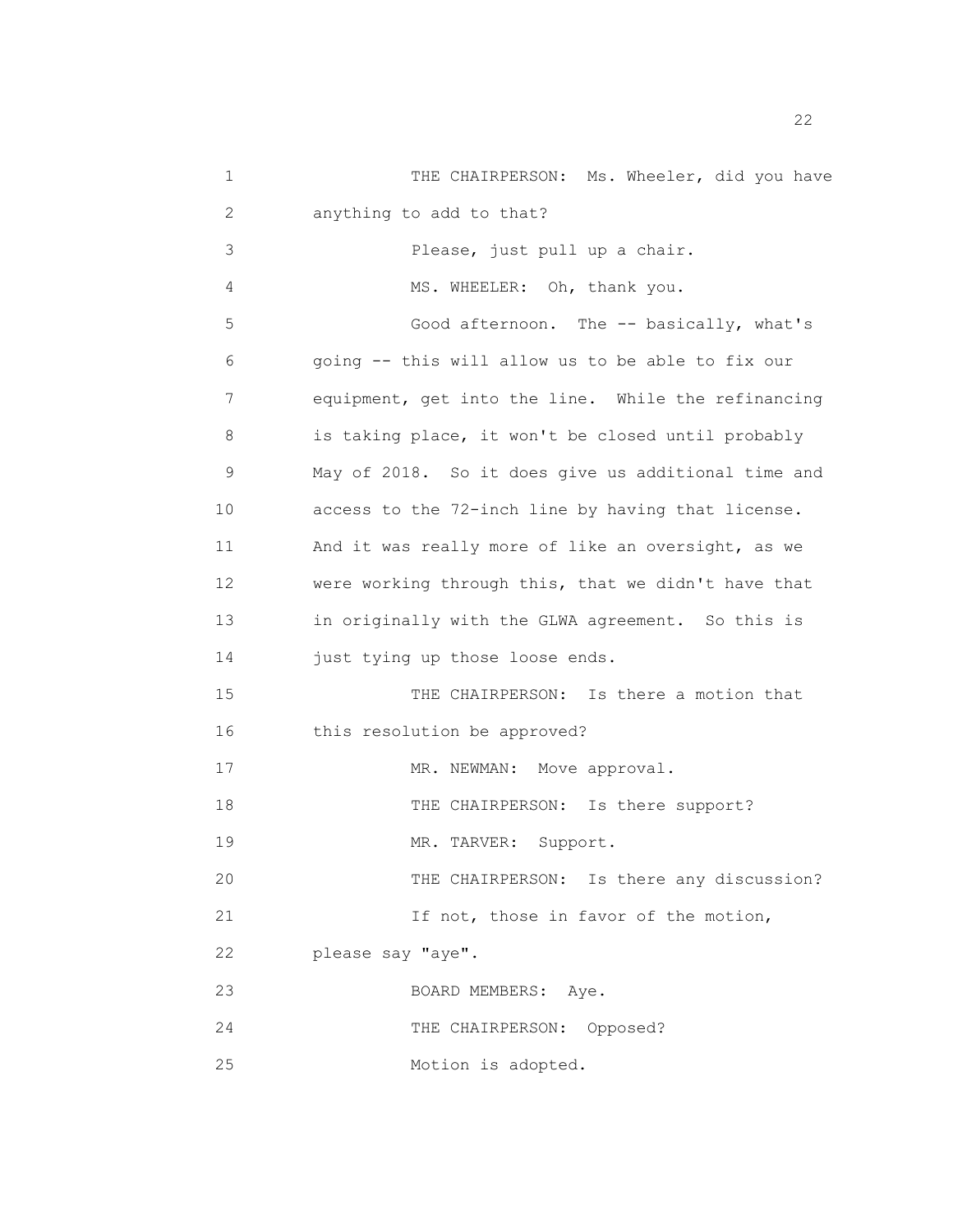1 MS. WHEELER: Thank you. 2 THE CHAIRPERSON: Next item is City 3 Administrator items. 4 We have the October Budget to Actual 5 Report. 6 Mr. Newsome, are there any things from 7 that report you wish to point out to us? 8 MR. NEWSOME: I will say that the last 9 report was as of October 31st. At that time, the 10 City had not completed its annual audit. And so the 11 numbers, as was reflected in the letter -- and I 12 assume that everybody has received a copy of the 13 memo, along with the -- along with the figures in 14 the Excel spreadsheet. 15 But, again, like I reflected a few minutes 16 ago, those unaudited numbers reflect that all of our 17 funds are well above -- or are above minimal amounts 18 required by law. Reserve amounts are adequate with 19 the exception of the water fund. And, at that time, 20 I think everyone knows that we were paying, 21 basically, the two water sources with the KWA debt 22 bond payments as well as the commodity charges with 23 GLWA which has been corrected with the agreement of 24 a 30-year deal. 25 So this has -- as that has -- you know,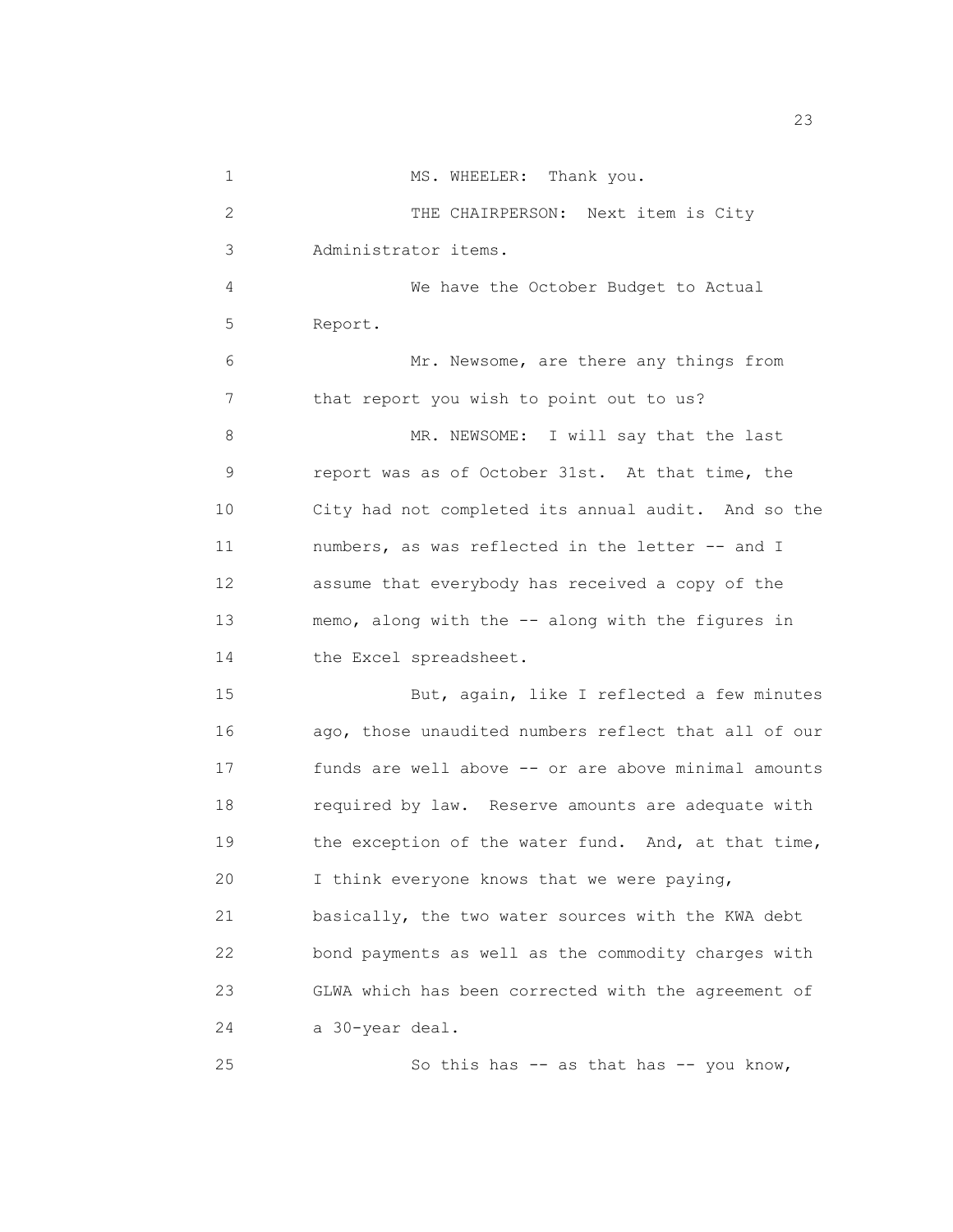1 going forward, we anticipate the water fund to 2 become -- to become healthy and reserved to grow 3 since we're no longer paying for two water sources. 4 But I did want to bring that to everyone's 5 attention. And I think everything else, in terms of 6 the Budget to Actuals shouldn't show anything that's 7 along -- or definitely that's outside of the reserve 8 policy. 9 THE CHAIRPERSON: Are there any questions 10 for Mr. Newsome regarding the Budget to Actual? 11 11 If not, we'll consider that report to be 12 received. 13 MR. NEWSOME: Thank you. 14 THE CHAIRPERSON: Next item of business is 15 the 2018 RTAB meeting schedule. 16 Mr. Cline, I didn't see an attachment. 17 MR. CLINE: That was sent out, I believe, 18 yesterday when the agenda came out. 19 20 also -- 21 22 23 address. It's essentially the second Wednesday of THE CHAIRPERSON: Okay. That must have MR. CLINE: I have a copy here. THE CHAIRPERSON: -- gone to my old e-mail 24 each month? 25 MR. CLINE: Yes. I can read the dates, if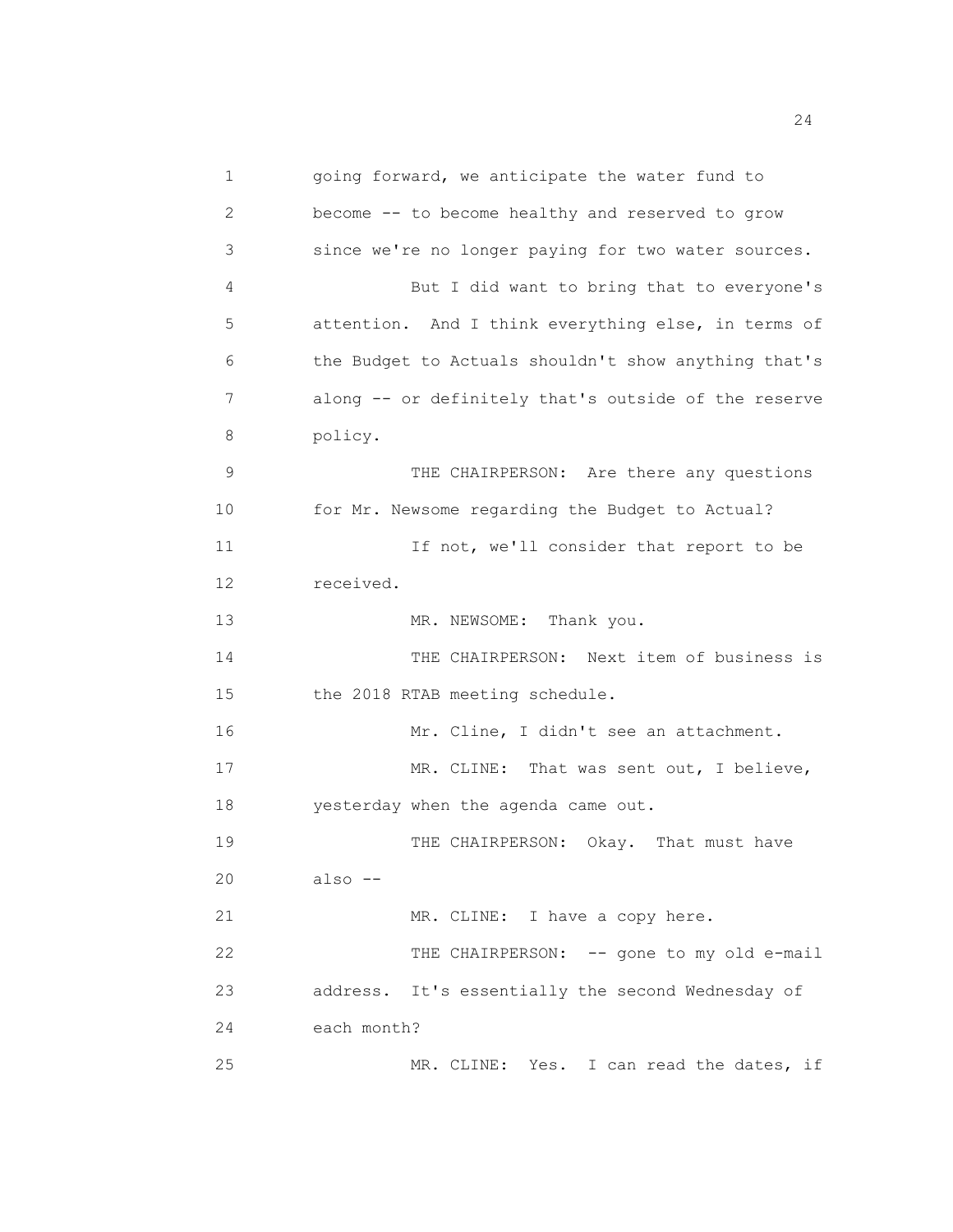1 you would like.

| 2  | THE CHAIRPERSON: No, that's quite all               |
|----|-----------------------------------------------------|
| 3  | right, as long as the other RTAB members, in fact,  |
| 4  | received that.                                      |
| 5  | MR. CLINE: I believe they did.                      |
| 6  | THE CHAIRPERSON: It's -- it's customary             |
| 7  | for us, at each December meeting, to establish a    |
| 8  | meeting schedule for the ensuing calendar year. And |
| 9  | I believe we post that both here at Treasury and on |
| 10 | the website of the City?                            |
| 11 | MR. CLINE: Yes, sir.                                |
| 12 | THE CHAIRPERSON: Is there a motion that             |
| 13 | the 2018 meeting schedule for the RTAB be approved? |
| 14 | MR. TARVER: So move.                                |
| 15 | THE CHAIRPERSON: Is there support?                  |
| 16 | MR. NEWMAN: Support.                                |
| 17 | THE CHAIRPERSON: Any discussion?                    |
| 18 | MR. NEWMAN: Would you -- this is                    |
| 19 | Paul Newman. Would you send that schedule to me     |
| 20 | again, please?                                      |
| 21 | THE CHAIRPERSON: Mr. Cline, can you --              |
| 22 | MR. CLINE: Certainly, we'll take care of            |
| 23 | that.                                               |
| 24 | MR. NEWMAN: Thank you.                              |
| 25 | Those in favor, please<br>THE CHAIRPERSON:          |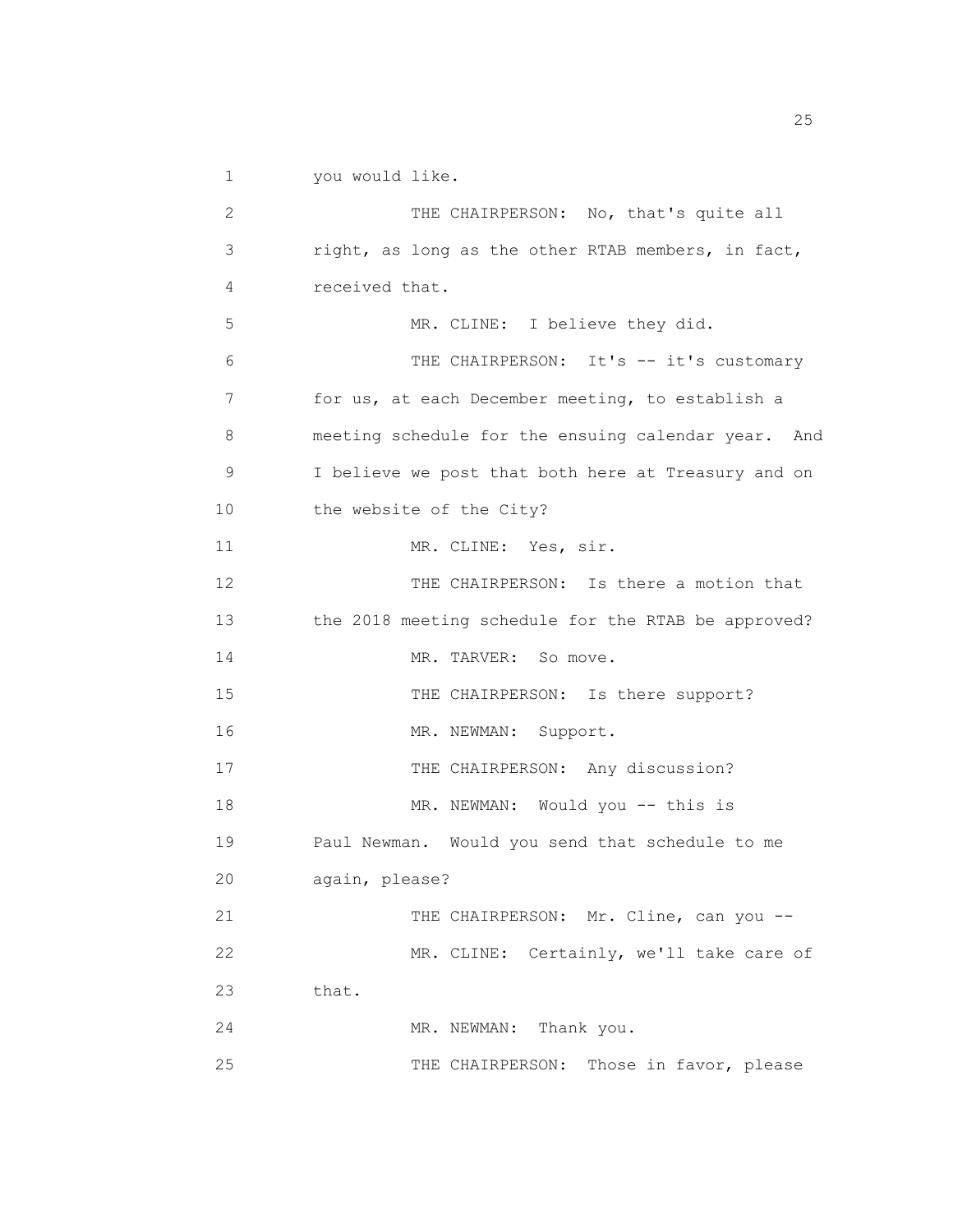1 say "aye". 2 BOARD MEMBERS: Aye. 3 THE CHAIRPERSON: Opposed? 4 Motion is adopted. 5 Mr. Cline, I think it's safe to assume 6 there's no public comment? 7 MR. CLINE: Correct. 8 THE CHAIRPERSON: Is there a motion, then, 9 that we adjourn? 10 MR. TARVER: So move. 11 THE CHAIRPERSON: Is there support? 12 MR. FERGUSON: Second. 13 MR. NEWMAN: Support. 14 THE CHAIRPERSON: Without objection, we 15 stand adjourned. 16 (Meeting was concluded at 2:36 p.m.) 17  $\qquad \qquad \star \quad \star \quad \star \quad \star$ 18 19 20 21 22 23 24 25